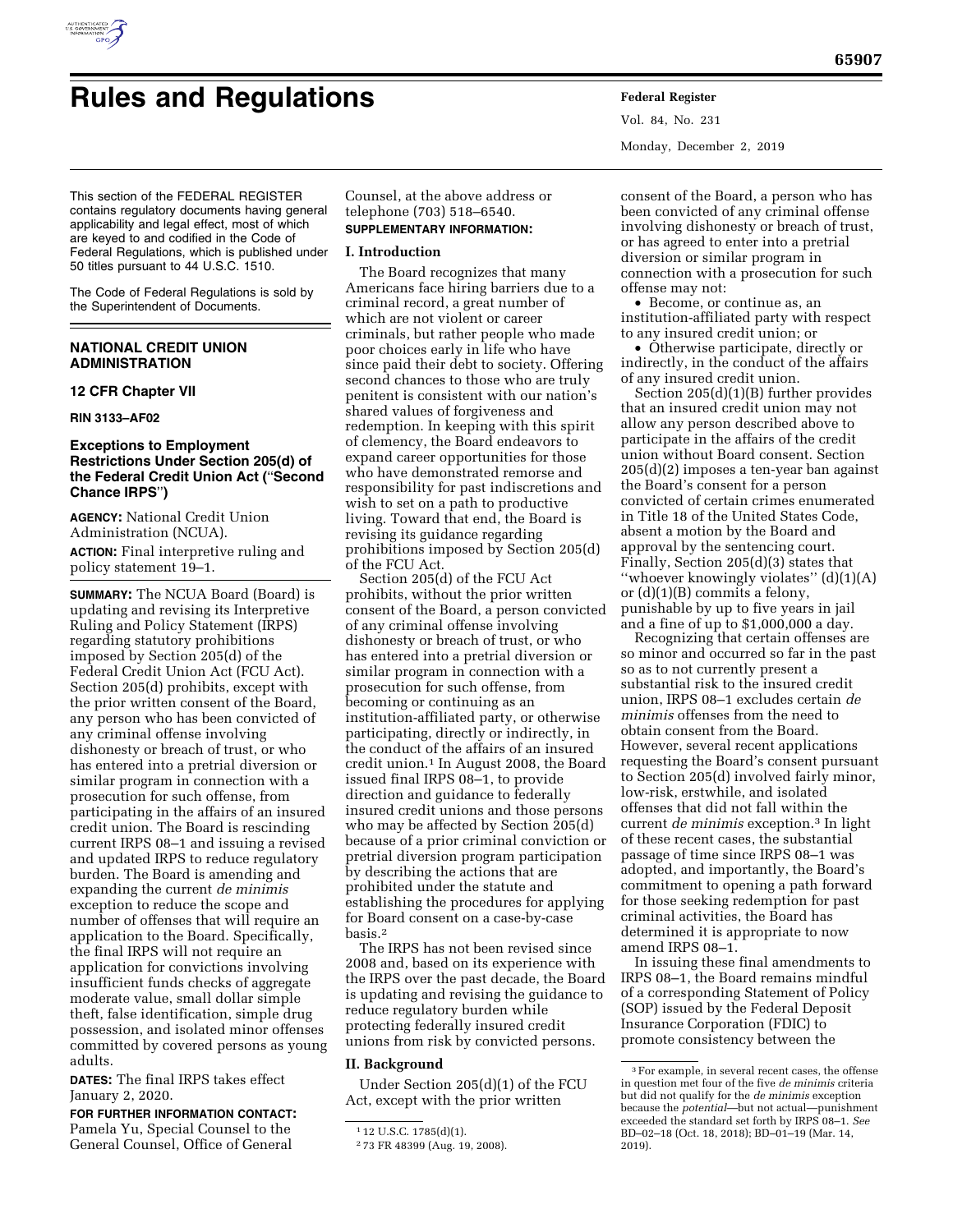prudential regulators and to reduce regulatory burden. Section 19 of the Federal Deposit Insurance Act (FDIA) contains a prohibition provision similar to Section 205(d) of the FCU Act. In 1998, the FDIC implemented an SOP regarding prohibitions imposed by Section 19 of the FDIA, and it has subsequently modified and updated its guidance on several occasions.4 In the past, the NCUA has drawn on the FDIC's SOP for guidance on this topic. In 2018, the FDIC updated and revised its SOP to expand its *de minimis*  exception and to make other clarifying changes.5 In the Board's view, it is beneficial to both institutions and covered individuals for the NCUA's Section 205(d) requirements to be reasonably consistent, to the extent possible, with the FDIC's Section 19 requirements. Consistent guidelines between our sister agencies with respect to these parallel statutory provisions will help streamline the application process, particularly for those individuals seeking consent from both the NCUA and the FDIC to allow for potential employment at federally insured financial institutions.

#### **III. Proposed Second Chance IRPS (IRPS 19–1)**

In July 2019, the Board published and sought public comment on a proposal to expand exceptions to employment restrictions under Section 205(d).6 Deemed the ''Second Chance IRPS,'' the Board proposed to amend the current *de minimis* exception to reduce the scope and number of offenses that would require an application to the Board. Specifically, the proposed Second Chance IRPS did not require an application for insufficient funds checks of aggregate moderate value, small dollar simple theft, false identification, simple drug possession, and isolated minor offenses committed by covered persons as young adults. In addition, the Board proposed some minor grammatical, formatting, and clarifying changes.

The Board received a total of twelve comments from national credit union trade associations, state credit union associations, advocacy groups (including one joint letter representing 36 individual groups), one federal credit union, and one fidelity bond provider. The commenters generally supported

the proposed IRPS and appreciated the Board's efforts to reduce regulatory burden, and to expand employment opportunities to those deserving of a second chance. The general consensus among commenters was that the proposed guidance was well-measured, balanced, and flexible and will reduce burdens on credit unions, covered individuals, and the agency, while maintaining appropriate safeguards to ensure the new exceptions do not present undue safety and soundness risks to insured credit unions. Commenters widely applauded the NCUA's efforts to expand employment opportunities for low-risk convicted persons and noted the second chance amendments are consistent with our nation's redemptive spirit. One commenter was particularly gratified that the NCUA's issuance will represent a strong message in support of second chances and act as a signal to other industries that many former offenders are worthy of the opportunity for inclusion and trust.

A joint comment letter representing numerous advocacy groups supported the proposed Second Chance IRPS overall, but asked that the NCUA go further than the proposal to adopt additional reforms and improvements to promote expanded employment opportunities for people with conviction records, including, among other things, additional expansions of the *de minimis* exception; further clarifications regarding expungements, set-asides, and reversed convictions; and clarifications to the evaluation standards for Section 205(d) consent applications.

Substantive comments on specific aspects of the proposed Second Chance IRPS are discussed in detail below. For the reasons described below, the Board is adopting the proposal with a few minor modifications.

#### **IV. Final Second Chance IRPS**

#### *A. Background*

IRPS 08–1 currently provides background regarding Section 205(d)'s prohibition, and discusses its purpose to provide requirements, direction, and guidance to federally insured credit unions and individuals covered by the statutory ban. The proposed IRPS revised the background section to make clear that IRPS 19–1 supersedes and replaces IRPS 08–1. There were no comments on this aspect of the proposal, and the Board adopts this amendment as proposed.

#### *B. Scope*

#### 1. Persons Covered

The proposed Second Chance IRPS modified the scope section to clarify the persons covered by the Section 205(d) prohibition. Under the statute, the prohibition applies to institutionaffiliated parties, as defined by Section 206(r) of the FCU Act,7 and others who are participants in the conduct of the affairs of an insured credit union.8

Under Section 206(r), independent contractors are considered institutionaffiliated parties if they knowingly or recklessly participate in violations, unsafe or unsound practices, or breaches of fiduciary duty which are likely to cause significant loss to, or a significant adverse effect on, an insured credit union. Over the years, the definition of independent contractors in Section 206(r), which is included in IRPS 08–1, has created confusion among interested parties. Given that the term is actually unnecessary in determining whether Section 205(d) applies at the time the individual commenced work for, or participated in the affairs of, the credit union, the proposed Second Chance IRPS deleted reference to certain language in the definition of ''independent contractor.'' It also clarified that an independent contractor typically does not have a relationship with the insured credit union other than the specific activity for which the insured credit union has contracted, and that the relevant factor in determining whether an independent contractor is covered by Section 205(d)'s prohibition is whether the independent contractor influences or controls the management or affairs of that credit union.

A person who does not meet the statutory definition of institutionaffiliated party is nevertheless prohibited by Section 205(d) if he or she is considered to be participating, directly or indirectly, in the conduct of the affairs of an insured credit union. The proposed Second Chance IRPS did not precisely define what constitutes direct or indirect participation in the conduct of the affairs of an insured credit union, but rather updated and clarified how the NCUA will determine whether a person qualifies as a participant in the affairs of an insured credit union.

One commenter specifically agreed the NCUA should not expressly define who qualifies as a participant. Another commenter questioned why it is necessary for the guidance to address both institution-affiliated parties and

<sup>4</sup>The FDIC has revised its SOP multiple times since its implementation in 1998. *See* 63 FR 66177 (Dec. 1, 1998); 72 FR 73823 (Dec. 28, 2007); 73 FR 5270 (Jan. 29, 2008); 76 FR 28031 (May 13, 2011); 77 FR 74847 (Dec. 18, 2012); 83 FR 38143 (Aug. 3, 2018).

<sup>5</sup> 83 FR 38143 (Aug. 3, 2018).

<sup>6</sup> 84 FR 36488 (July 29, 2019).

<sup>7</sup> 12 U.S.C. 1786(r).

<sup>8</sup> 12 U.S.C. 1785(d).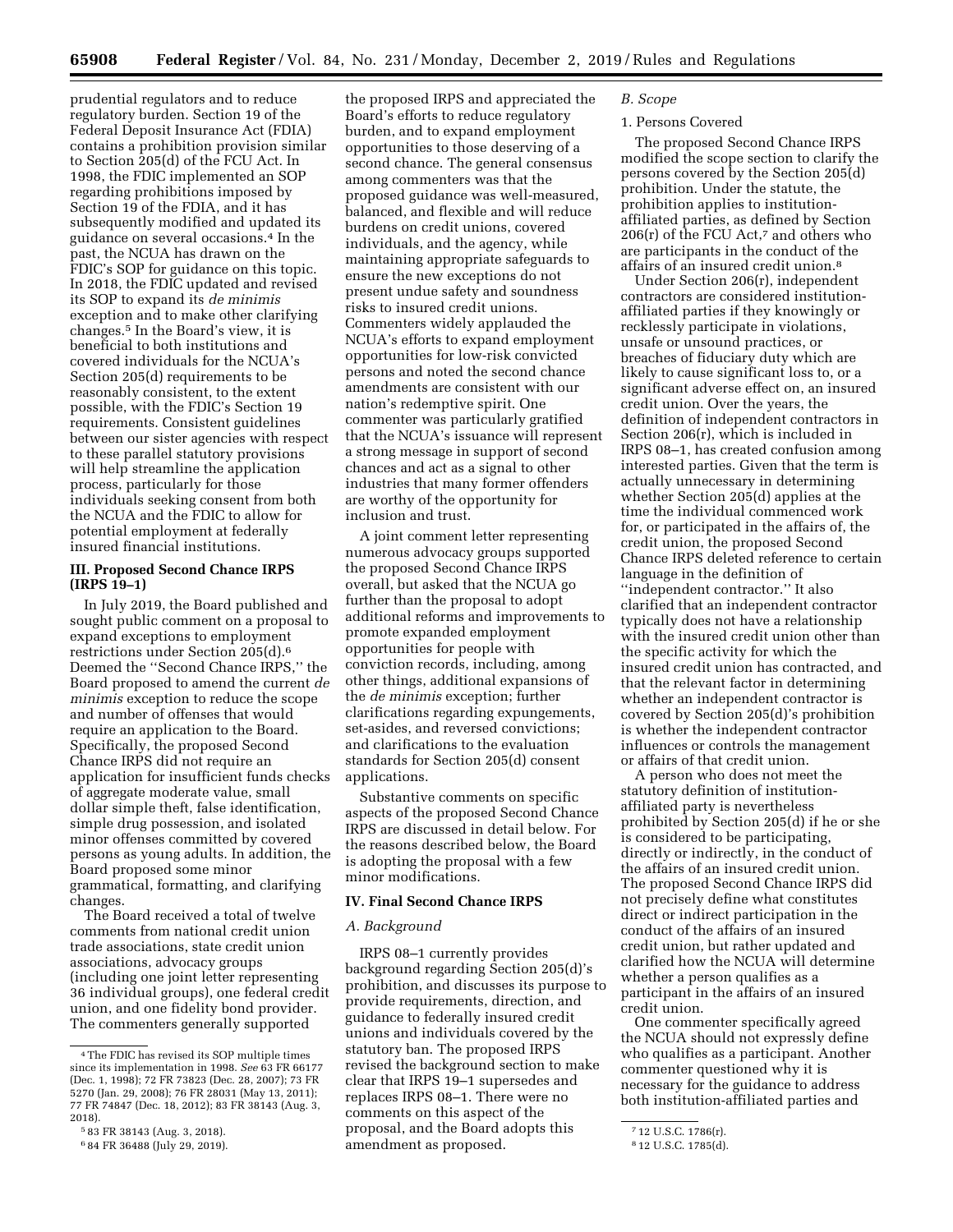participants in the affairs of an insured credit union. The commenter encouraged the Board to delete reference to participants as the term appears redundant and does not seem to expand the scope of coverage.

As noted above, the statute expressly applies the employment prohibition to institution-affiliated parties and others who are participants in the conduct of the affairs of an insured credit union. Specifically, Section 205(d) provides that except with prior written consent of the Board—

1. any person who has been convicted of any criminal offense involving dishonesty or a breach of trust, or has agreed to enter into a pretrial diversion or similar program in connection with a prosecution for such offense, may not—

a. become, or continue as, an institution-affiliated party with respect to any insured credit union; or

b. otherwise participate, directly or indirectly, in the conduct of the affairs of any insured credit union; and

2. any insured credit union may not permit any person referred to in paragraph (1) to engage in any conduct or continue any relationship prohibited under such paragraph.9

In the Board's view, for consistency with the operative statute, it is helpful and appropriate for the guidance to continue to address both institutionaffiliated parties and participants in the affairs of an insured credit union. While there may be overlap between the two, retaining reference to the two distinct statutory terms in the final IRPS will promote clarity and maintain consistency between the statute and guidance.

The Board continues to maintain that participants in the affairs of a credit union is a term of art that defies precise definition. Thus, the final Second Chance IRPS reiterates the NCUA's current position that agency and court decisions will inform its determination and that, generally, participation will depend upon the degree of influence or control over the management or affairs of the insured credit union. Each individual's conduct will be analyzed on a case-by-case basis to determine if that conduct constitutes participation in the conduct of the affairs of an insured credit union.

#### 2. Offenses Covered

The proposed Second Chance IRPS clarified that in order for an application to be considered by the Board, the case must be considered final by the procedures of the applicable jurisdiction. This means all of the

sentencing requirements associated with a conviction or conditions imposed by the pretrial diversion or similar program, including, but not limited to, imprisonment, fines, condition of rehabilitation, and probation requirements, must be completed before the Board will deliberate a consent application. There were no comments on this aspect of the proposal, and the Board is adopting these provisions without modification.

#### 3. Offenses not Covered

Currently, where the covered offense is considered *de minimis,* approval is automatically granted, and an application for the Board's consent is not required. The proposed Second Chance IRPS modified the current exception for *de minimis* offenses in two ways: First, by updating the general criteria for the exception; and second, by substantially expanding the scope of the exception to include additional offenses to qualify as *de minimis*  offenses.

*De minimis offenses.* Under IRPS 08– 1, a covered offense is considered *de minimis* if it meets all of the following five criteria: (1) There is only one conviction or entry into a pretrial diversion program of record for a covered offense; (2) the offense was punishable by imprisonment for a term of less than one year and/or a fine of less than \$1,000, and the punishment imposed by the court did not include incarceration; (3) the conviction or pretrial diversion program was entered at least five years prior to the date an application would otherwise be required; (4) the offense did not involve an insured depository institution or insured credit union; *and* (5) the Board or the FDIC has not previously denied consent under Section 205(d) of the FCU Act or Section 19 of the FDIA, respectively, for the same conviction or participation in a pretrial diversion program.

The proposed Second Chance IRPS updated the general criteria for the *de minimis* offenses exception to better align with developments in criminal reform and sentencing guidelines that have occurred since IRPS 08–1 was adopted in 2008. Specifically, the potential punishment and/or fine provision (current criterion 2) was updated to allow those offenses punishable by imprisonment for a term of one year or less and/or a fine of \$2,500 or less, and those offenses punishable by three days or less of jail time, to meet that *de minimis* criterion.

Commenters noted that these changes to the general criteria, while modest, will nevertheless result in a meaningful

reduction in the number of applications to the Board. In particular, several commenters indicated that simply amending criterion 2 from ''less than one year'' to ''one year or less'' will result in significant regulatory relief. Commenters also agreed the increase in the dollar threshold better aligns with criminal reform and sentencing guidelines. One commenter was supportive overall of the proposed amendments to the general criteria for the *de minimis* exception, but asserted that the single conviction criterion (criterion 1), which was not modified in the proposal, is too restrictive.

The proposed IRPS also added a definition of ''jail time'' to clarify that the term includes any significant restraint on an individual's freedom of movement, including confinement to a specific facility or building on a continuous basis where the person may leave temporarily only to perform specific functions or during specified time periods or both.

One commenter specifically supported the proposed definition of jail time. However, another comment letter expressed concerns that the proposal's definition would include time served in pretrial confinement, for civil infractions, or in home confinement since these penalties impose a ''significant restraint on an individual's freedom of movement.'' As one example, the comment letter noted lowrisk individuals who had their freedom of movement restricted for failure to pay a traffic fine would fall outside of the exception because of the more expansive proposed definition. Thus, this comment letter recommended the Board retain the current language relative to jail time. Another commenter suggested the definition of jail time should include probation if probation was the only confinement imposed as part of an individual's punishment.

After a review and analysis of the comments, the Board is adopting this aspect of the guidance unchanged in the final Second Chance IRPS. The Board anticipates the measured changes to criterion 2 of the general *de minimis*  exception alone should result in a fairly significant reduction in regulatory burden. The Board is not inclined to further relax the general criteria at this time to allow for more than one *de minimis* offense to qualify for the general exception. The Board wishes to emphasize, however, that for any offense that does fit a *de minimis*  category, an application can still be filed.

The Board also adopts the proposed definition of ''jail time'' without modification. As discussed in the

<sup>9</sup> 12 U.S.C. 1785(d).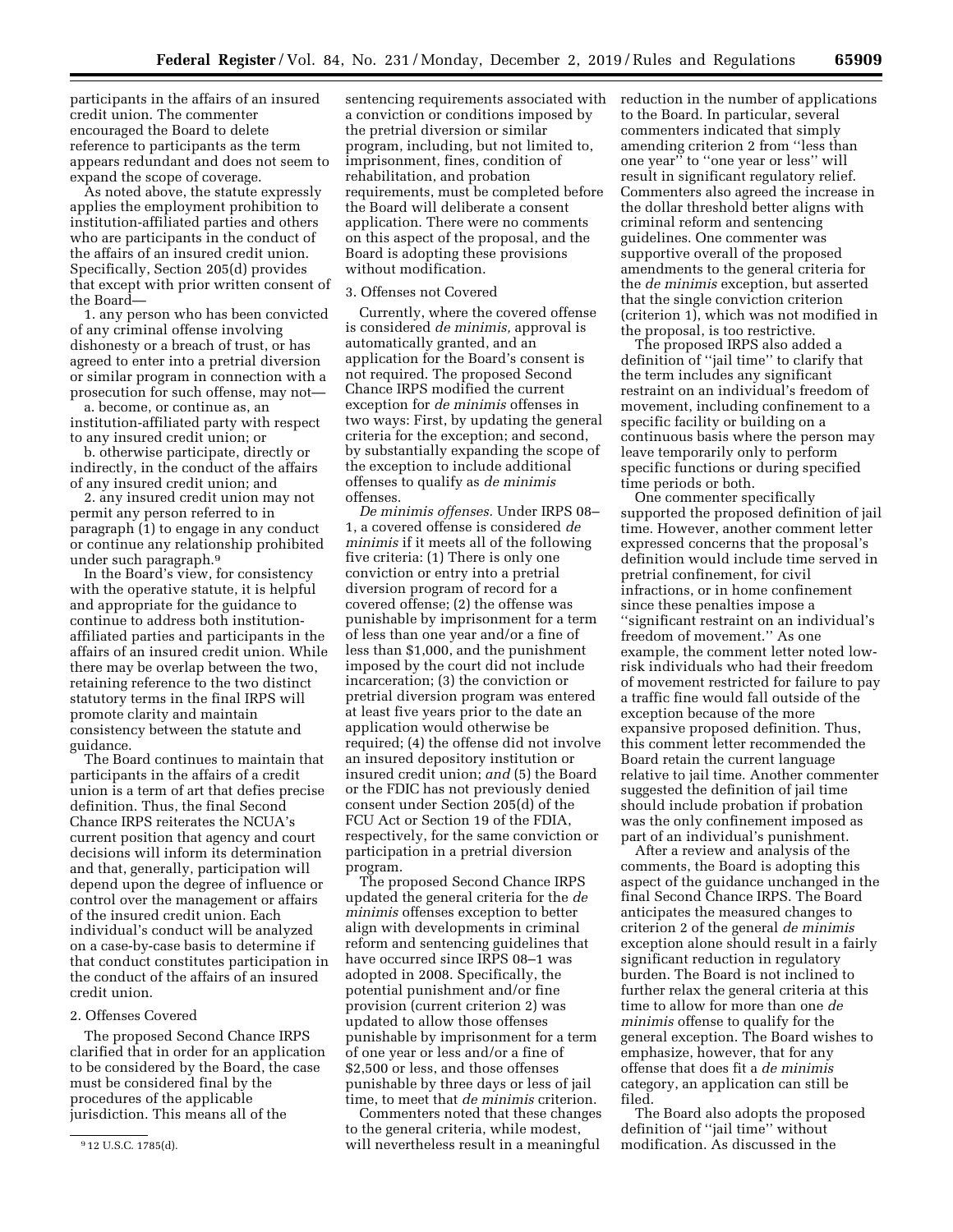proposal, the NCUA is aware that various jurisdictions take different approaches to confinement depending on the nature of the crime (*e.g.,* house arrest, home detention, ankle monitor, voice curfew, work release) and the proposed definition was intended to improve transparency and enhance compliance in that context. In the Board's view, the new definition is appropriately tailored to address those varied jurisdictional approaches in order to clarify the circumstances under which a lesser crime will qualify as *de minimis*. In response to the comment letter expressing concern that the proposed definition was overly broad to exclude individuals whose freedom of movement is restricted for minor crimes, such as for failure to pay a traffic fine, the Board notes that minor traffic violations are not criminal offenses involving dishonesty or a breach of trust within the scope of Section 205(d).

*Additional applications of the de minimis exception.* The proposed Second Chance IRPS also expanded the scope of the exception to include several additional offenses to qualify as *de minimis* offenses in order to eliminate the need to submit an application for certain low-risk, isolated offenses. The proposed expansion was intended to reduce regulatory burden to credit unions, covered individuals, and the agency, while continuing to mitigate the risk to insured credit unions posed by convicted persons.

Most commenters were very supportive of the expansion of the current *de minimis* exception to include new qualifying offenses. One commenter, however, disagreed with expanding the exception to include additional offenses, preferring the Board have the opportunity to evaluate all aspects of a covered individual's criminal past. Another commenter expressed concern that the new exceptions could risk the safety and soundness of credit unions (particularly smaller institutions), and thus, opposed the addition of new *de minimis*  offenses.

As described in more detail below, the Board generally adopts the new qualifying offenses for *de minimis*  treatment as proposed, with some minor modifications for improvement.

*Age at time of covered offense.* Under the proposed Second Chance IRPS, a person with a covered conviction or program entry that occurred when the individual was 21 years of age or younger at the time of the conviction or program entry, and who otherwise meets the general *de minimis* criteria, will qualify for this *de minimis* 

exception if: (1) The conviction or program entry was at least 30 months 10 prior to the date an application would otherwise be required and (2) all sentencing or program requirements have been met prior to the date an application would otherwise be required.

One commenter generally supported this proposed change, but urged the Board to go further by also modifying the other general criteria applying to offenses committed prior to the age of 21, namely, that the offense be punishable by a jail term of less than one year or a fine of less than \$2,500.

The Board declines this recommendation. While this measured exception is intended to recognize that isolated, youthful mistakes are particularly worthy of forgiveness and second chances, the Board remains mindful of its safety and soundness mandate. Reducing by half the passage of time required for individuals with a minor youthful conviction to qualify for the exception provides meaningful relief while still appropriately mitigating risks to insured credit unions posed by convicted persons. Accordingly, the Board is adopting the age-based *de minimis* treatment, as proposed, in the final Second Chance IRPS.

*Convictions or program entries for insufficient funds checks.* The Board also proposed to expand the *de minimis*  exception to cover certain convictions for ''bad'' or insufficient funds checks, which, in the Board's view, generally are low-risk offenses that can be treated as *de minimis*. Under the proposal, these types of offenses were considered *de minimis* and were not considered as involving an insured depository institution or insured credit union if the following conditions apply:

• Other than for ''bad'' or insufficient funds check(s), there is no other conviction or pretrial diversion program entry subject to Section 205(d);

• The aggregate total face value of all ''bad'' or insufficient funds check(s) cited across all the conviction(s) or program entry or entries for bad or insufficient checks is \$1,000 or less; and

• No insured depository institution or insured credit union was a payee on any of the ''bad'' or insufficient funds checks that were the basis of the conviction(s) or program entry or entries.

One commenter expressed concern with the proposed exception for offenses involving insufficient funds

checks and asked that the Board readjust the qualifying aggregate total face value amount. The same commenter also suggested this exception category should be revised to impose a qualifying timeframe (*e.g.,* five years since the conviction or program entry (or 30 months in the case of a person 21 years or younger at the time of the conviction or program entry)). Another commenter suggested that references to covered offenses that took place at an ''insured credit union'' or an ''insured depository institution'' should be revised throughout the guidance to eliminate the ''insured'' modifier. In this commenter's view, the proposed language is overly specific as any prior offense by a covered individual involving a financial institution, insured or not, can increase risks to insured credit unions.

The Board agrees that covered individuals with convictions or program entries for crimes involving financial institutions may pose risks to insured credit unions, regardless of the financial institution's insurance status. After careful review, the Board maintains that no offense category should be included in the *de minimis* exception if the covered crime was committed against a financial institution, insured or not. Accordingly, to the extent the distinction between insured and uninsured institutions is immaterial in this context, the final IRPS eliminates the ''insured'' modifier throughout. However, the Board declines to impose additional conditions on this exception category at this time. Imposing a lower qualifying aggregate total face value amount or a qualifying timeframe for this *de minimis* category would limit its utility and undermine the Board's objective of providing well-balanced, yet meaningful, regulatory relief. The Board continues to take the view that convictions for ''bad'' or insufficient funds checks generally are low-risk offenses that can be treated as *de minimis*. Thus, offenses that meet all the above-listed criteria, as revised to eliminate the ''insured'' modifier, will not require an application for the Board's consent under the final Second Chance IRPS.

*Convictions or program entries for small-dollar, simple theft.* As the Board discussed in the proposed Second Chance IRPS, a substantial number of applications that have come before the Board since 2008 have involved convictions or program entries for relatively minor, low-risk, small-dollar, simple theft (*e.g.,* shoplifting, retail theft). Based on a historical review of Section 205(d) applications, the Board granted its consent to the vast majority

<sup>10</sup>Half of the regular five-year period applicable to individuals with a covered conviction or program entry that occurred when the individual was over 21 years of age at the time of the conviction or program entry.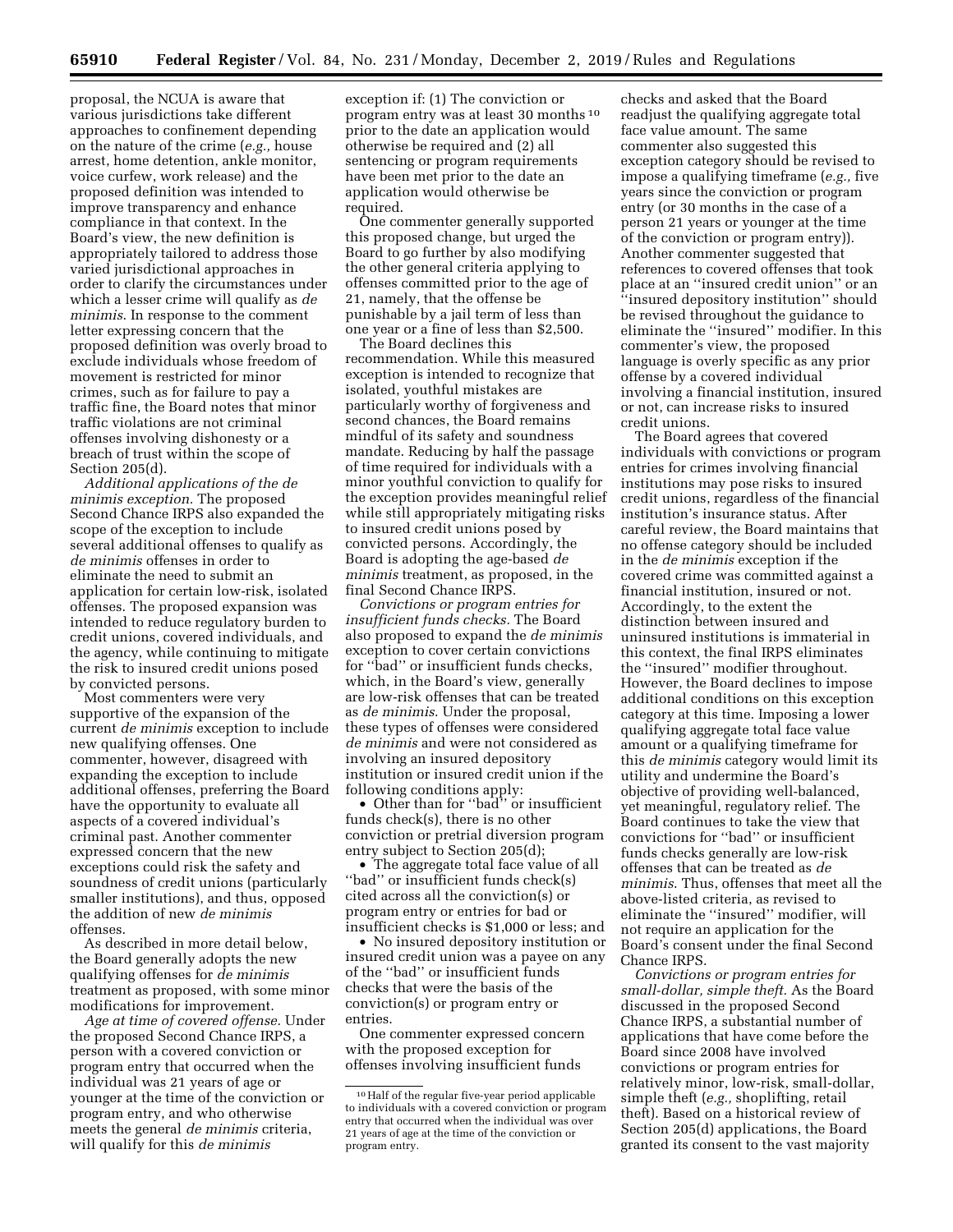of those covered individuals with convictions or program entries related to small-dollar, simple theft. Thus, under the proposal, a conviction or pretrial diversion program entry based on a simple theft of goods, services and/or currency (or other monetary instrument) was considered *de minimis* where the following conditions are met:

• The aggregate value of the currency, goods, and/or services taken was \$500 or less at the time of conviction or program entry; and

• The person has no other conviction or program entry described in Section 205(d); and

• It has been five years since the conviction or program entry (or 30 months in the case of a person 21 years or younger at the time of the conviction or program entry); and

• It does not involve an insured depository institution or insured credit union.

For purposes of the exception, simple theft did not include the offenses of burglary, forgery, robbery, identity theft, or fraud. Under the proposal, these crimes continued to require an application for the Board's consent, unless otherwise qualifying as *de minimis*.

Stakeholders providing comment on this aspect of the proposed IRPS generally supported the exception for small-dollar, simple theft. Several commenters supported the express exclusion of burglary, forgery, robbery, identity theft, and fraud from the exception and agreed those offenses should continue to require an application for the Board's consent. Several commenters asked the Board to clarify that all of the stated conditions must be met in order for the exception to apply. A number of commenters also asked the Board to confirm and emphasize in the final IRPS that simple theft, of any value, involving a depository institution or credit union falls outside the *de minimis* exception and will require an application to the Board. One commenter suggested the condition that the conviction or program entry does not involve an insured depository institution or insured credit union should be revised to eliminate the ''insured'' modifier.

One comment letter was generally in favor of an exception for simple theft, but contended the practical application of the proposed exception is limited because most simple theft convictions involving \$500 or less are likely already covered as *de minimis* under the general criteria (*i.e.,* unlikely to be punishable by imprisonment for a term of more than one year or a fine of more than \$2,500, and the covered person is

unlikely to have served more than three days in jail). Thus, the comment letter urged that the Board go further to exclude from Section 205(d) coverage certain minor dishonesty offenses, such as all convictions for the use of a fake ID (not only limited to alcohol-related use), shoplifting, fare evasion, and other lesser offenses. Alternatively, at a minimum, the comment letter suggested these types of convictions should be excluded from Section 205(d) coverage after one year from the time of conviction or program entry.

Upon careful consideration of the public comments, the Board continues to take the view that the exception is appropriately tailored to streamline the application process without creating undue or substantial risk to insured credit unions, and declines to expand it further at this time to include additional offenses. Accordingly, the final Second Chance IRPS adopts the small-dollar, simple theft exception largely as proposed. A conviction or pretrial diversion program entry based on a simple theft of goods, services and/or currency (or other monetary instrument) is considered *de minimis* where all of the above-listed conditions are met. As discussed above, the Board agrees, however, that the distinction between insured and uninsured institutions is immaterial in this context. Thus, the final Second Chance IRPS eliminates the ''insured'' modifier in this exception category. Simple theft, of any value, involving a depository institution or credit union, whether insured or not, falls outside the *de minimis* exception and will require an application to the Board. Where pertinent throughout, the final Second Chance IRPS also adds the word ''all'' to clarify that all the described conditions must be met in order for the exception to apply.

*Convictions or program entries for the use of a fake identification card.* Under the proposed Second Chance IRPS, the use of a fake, false, or altered identification card by a person under the legal age to obtain or purchase alcohol, or to enter a premises where alcohol is served and age appropriate identification is required, was considered *de minimis,* provided there is no other conviction or program entry for the covered offense.

All commenters that provided feedback on this aspect of the proposal were supportive of the exception and agreed that individuals with convictions or program entries for the use of a fake identification card pose little risk to insured credit unions. Accordingly, the Board adopts as proposed the provision allowing *de minimis* treatment for the use of fake identification by a person

under the legal age for alcohol-related purposes.

*Convictions or program entries for simple misdemeanor drug possession.*  While not discounting the public health implications of illegal drug use and possession, the Board continues to believe covered persons with single convictions or program entries for simple drug possession pose minimal risk to insured credit unions.

As discussed in the proposed Second Chance IRPS, there are already a host of significant extrajudicial consequences for individuals with nonviolent drug possession convictions, including not only employment bans but the loss of federal financial aid, eviction from public housing, disqualification from occupational licenses, loss of voting rights, and denial of public assistance. Moreover, research shows that drug convictions disproportionately burden people of color. In addition, the Board recognizes that some uncertainty and confusion exists with respect to marijuana-related offenses, with marijuana now legal in many states but still illegal at the federal level.<sup>11</sup>

Accordingly, the proposed Second Chance IRPS also classified as *de minimis* those convictions or entries for drug offenses meeting the following conditions:

• The person has no other conviction or program entry described in Section 205(d); and

• The single conviction or program entry for simple possession of a controlled substance was classified as a misdemeanor and did not involve the illegal distribution (including an intent to distribute), sale, trafficking, or manufacture of a controlled substance or other related offense; and

• It has been five years since the conviction or program entry (or 30 months in the case of a person 21 years or younger at the time of the conviction or program entry).

Under the proposal, convictions or program entries for intent to distribute, illegal distribution, illegal sale or trafficking of a controlled substance, or illegal manufacture of a controlled substance continued to require an application for the Board's consent, unless otherwise qualifying as *de minimis*.

Most commenters that provided input on this part of the proposed Second

<sup>11</sup>Marijuana laws are rapidly evolving across all 50 states. Multiple states have legalized or decriminalized marijuana in some form at the state level. However, marijuana remains a Schedule I drug under the Federal Controlled Substances Act. *See* 21 U.S.C. 812(b)(1). Further information about marijuana legalization may be found online at *[https://disa.com/map-of-marijuana-legality-by](https://disa.com/map-of-marijuana-legality-by-state)[state](https://disa.com/map-of-marijuana-legality-by-state)*.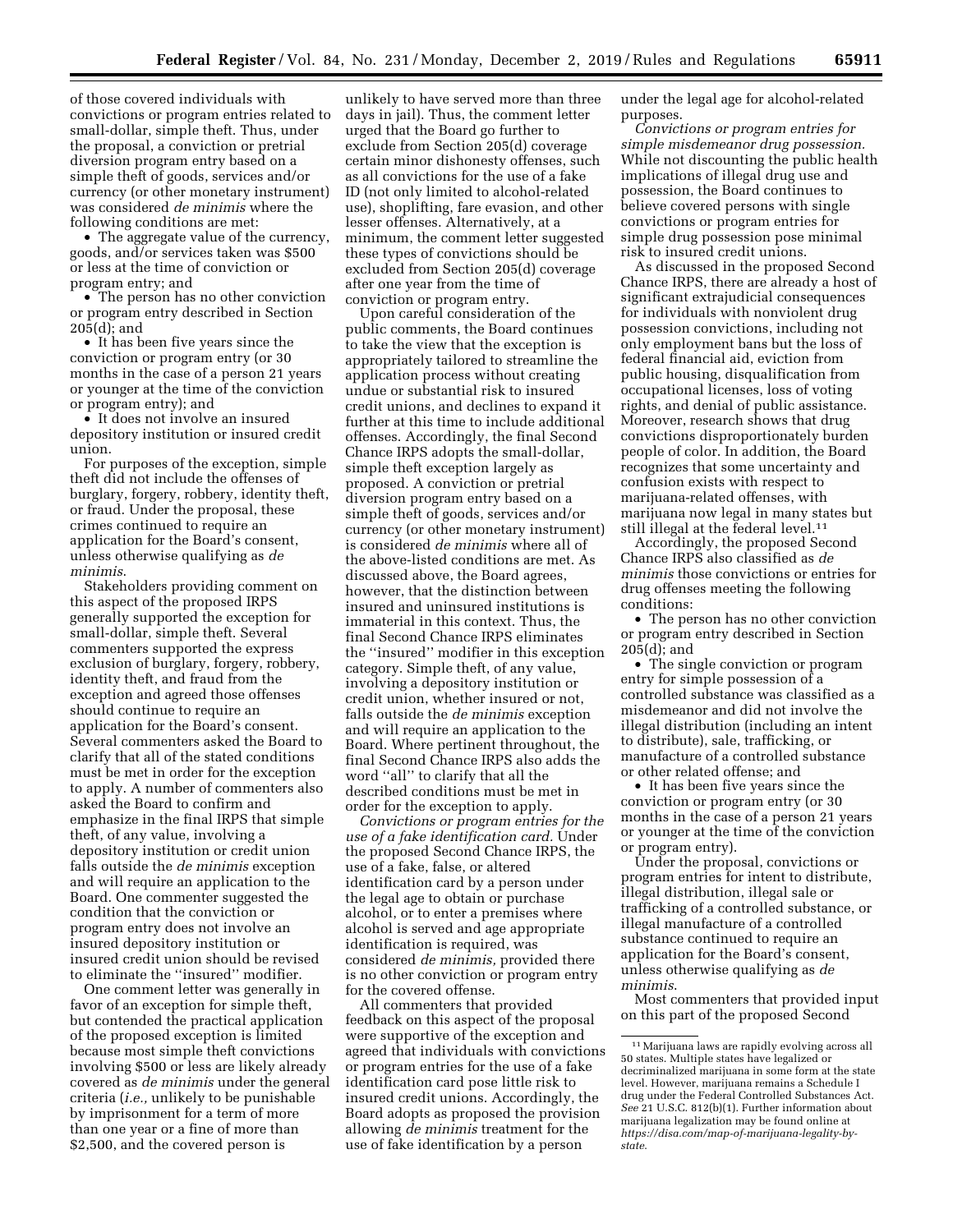Chance IRPS supported the exception and agreed that individuals with convictions or program entries for single convictions for simple drug possession pose minimal risk to insured credit unions. Several commenters echoed the Board's view that the exception is appropriate given the current uncertainty and confusion with respect to marijuana-related offenses, with marijuana legal under various state laws but still federally illegal. A number of commenters also shared the Board's observation that drug convictions disproportionately burden people of color and impose significant extrajudicial consequences on convicted individuals.

One comment letter, however, recommended the Board more broadly expand the exception to include most drug convictions (beyond simple possession), arguing that drug offenses are not criminal offenses involving dishonesty or breach of trust that should be covered by Section 205(d). The comment letter urged the Board to eliminate the requirement to request consent for persons with a conviction or program entry for any drug possession offense (*i.e.,* not limited to misdemeanors that occurred more than five years ago), as well as for drug offenses involving sales or distribution of a controlled substance. The comment letter further argued that mandatory minimum federal sentences imposed for drug offenses limits the effectiveness of the proposed exception.

After careful review of the comments, the Board maintains that an application should be required for most drug offenses so it can determine the nature of the offense and elements of the crime; thus, it will continue the current requirement that an application be filed for drug offenses that do not qualify as *de minimis*. Moreover, while the Board recognizes the *de minimis* treatment for single convictions or program entries for simple misdemeanor drug possession is relatively narrowly tailored, it once again emphasizes that, as with any offense that does not fit a *de minimis*  category, an application can still be filed for any drug crime that does not qualify for *de minimis* treatment. Accordingly, the Board adopts this exception category, without change, in the final IRPS.

*Fidelity bond coverage.* The proposed Second Chance IRPS maintained the agency's current policy to require that any person who meets the *de minimis*  criteria must be covered by a fidelity bond to the same extent as other employees in similar positions. In addition, that person must disclose the presence of the conviction or pretrial

diversion program entry to all insured credit unions or insured depository institutions in the affairs of which he or she intends to participate.

One commenter noted that, historically, insurers have increased premiums where an employee has a theft or fraud conviction; thus, some credit unions are concerned about their ability to obtain insurance coverage for covered individuals. This commenter asked the NCUA to weigh the costs and benefits of requiring a fidelity bond for individuals that meet the *de minimis*  criteria under the final Second Chance IRPS.

Several commenters expressed some degree of concern that increasing the number of excepted offenses not requiring application could ultimately lead to increased theft or fraud, thereby resulting in increased insurance costs to credit unions (costs that ultimately would be borne by members). However, most of those commenters shared the view that this is a fairly remote possibility and, at least in the shortterm, no immediate premium increases are likely to result from the proposed IRPS. Commenters noted that if such a result were to occur, the Board should revisit the IRPS to determine if it should be modified.

Comments from one insurer that provides fidelity bond coverage to credit unions were particularly helpful on this point. Specifically, the commenter indicated that, while the full implications of the proposal may not be known for several years, it currently does not anticipate any immediate premium adjustments for credit unions to result from the proposed changes. The commenter noted, however, that beyond fidelity bond coverage, there could be potential future impacts for risk management services provided to credit unions, as well as business auto and business liability coverages, as new general, safety concerns may arise. This commenter also indicated that, as a fidelity insurer, it will reexamine its own *de minimis* category to consider if updates to its policies are necessary given the important goals underlying the agency's amendments.

The Board continues to maintain that any person who meets the *de minimis*  criteria must still be covered by a fidelity bond to the same extent as other employees in similar positions. Fidelity bond coverage provides important protection against losses caused by fraud, dishonesty, theft, and similar activities committed by credit union employees, directors, officers, supervisory committee members, and credit committee members. Based on stakeholder feedback, the Board is

satisfied that, at least in the immediate near-term, the final Second Chance IRPS will not result in higher premiums for insured credit unions. The Board is cognizant of the possibility that, should the incidence of theft or fraud increase as a result of its amendments to the *de minimis* exception, future impacts could mean higher insurance premiums. The Board will continue to monitor whether updates to its policy are necessary if concerns regarding premium adjustments arise.

*Expunged convictions.* Under the NCUA's current policy, a conviction that has been ''completely expunged'' is not considered a conviction of record and will not require an application for the Board's consent under Section 205(d). However, the Board is aware that it is sometimes unclear whether certain state set-aside provisions constitute a complete expungement for Section 205(d) purposes (*i.e.,* where the conviction may still be revealed under certain circumstances or otherwise remains on the individual's record). Accordingly, the proposed Second Chance IRPS clarified the circumstances under which a conviction is deemed expunged for purposes of Section 205(d). Specifically, if an order of expungement has been issued in regard to a conviction or program entry and is intended by the language in the order itself, or in the legislative provisions under which the order was issued, to be a complete expungement, then the jurisdiction, either in the order or the underlying legislative provisions, cannot allow the conviction or program entry to be used for any subsequent purpose. This includes, but is not limited to, an evaluation of a person's fitness or character. Under the proposal, the failure to destroy or seal the records did not prevent the expungement from being considered complete for purposes of Section 205(d). Expungements of pretrial diversion or similar program entries are treated the same as expungements for convictions. Moreover, under the proposed Second Chance IRPS, convictions set aside or reversed after the applicant has completed sentencing were treated consistently with pretrial diversions programs unless the court records reflect that the underlying conviction was set aside based on a finding on the merits that such conviction was wrongful.

Commenters generally indicated the proposal's clarifications regarding expunged convictions were helpful. Several commenters were particularly supportive of the clarification regarding state set-aside provisions as it is sometimes unclear whether those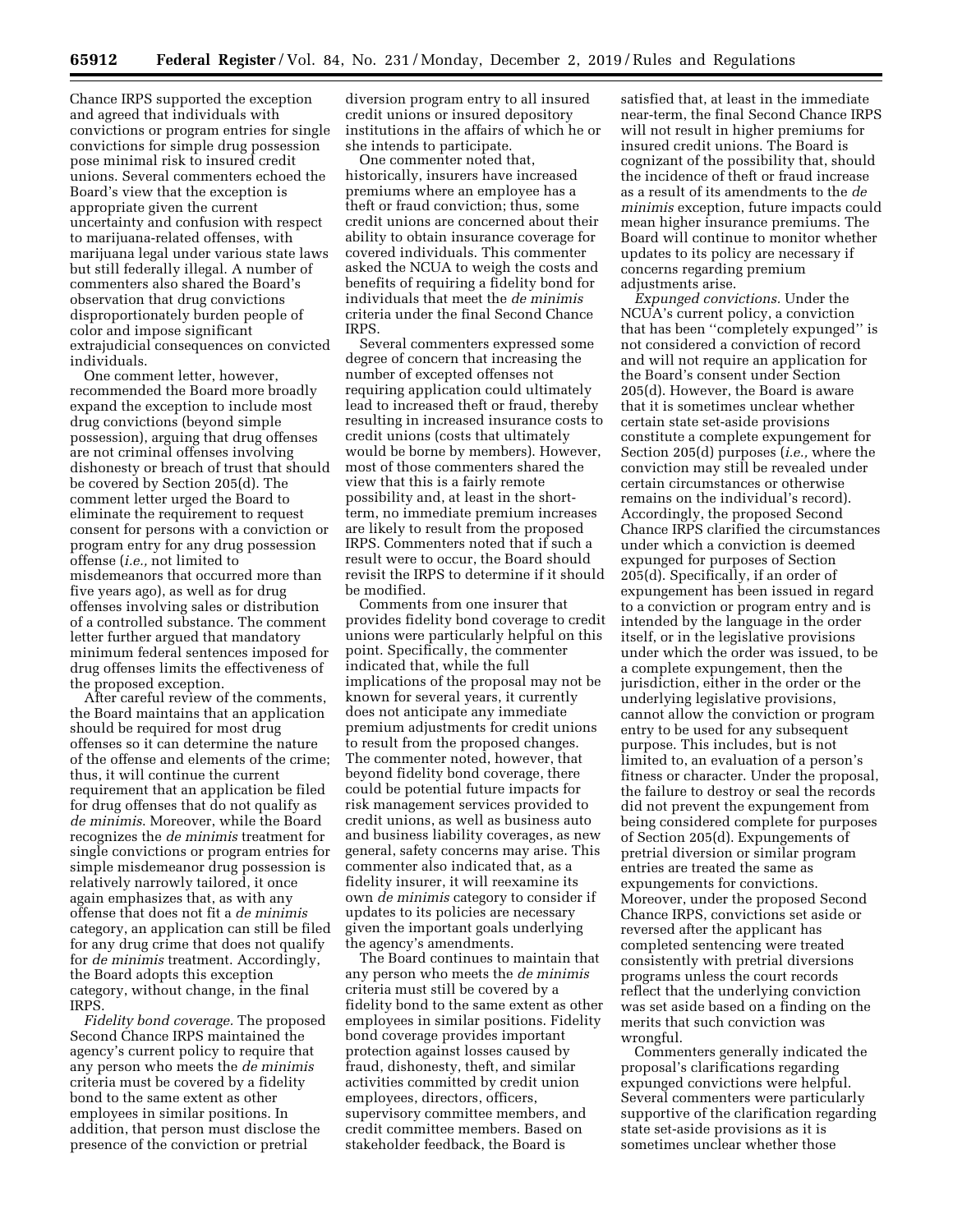provisions constitute a complete expungement for purposes of Section 205(d). One commenter indicated the clarification that the failure to destroy or seal records would not preclude them from being considered expunged is a positive modification that will allow greater flexibility for credit unions.

One comment letter, however, recommended that all expungements be treated as complete expungements for purposes of Section 205(d), regardless of whether the conviction or program entry can subsequently be used for an evaluation of the person's fitness or character. The same comment letter opposed the proposal's clarification regarding state set-aside provisions, interpreting the proposed clarification as creating a new expansion of the Section 205(d) consent requirements to now cover individuals with set aside or reversed convictions where there was not a finding of wrongful conviction.

The Board is adopting this aspect of the proposed guidance unchanged in the final Second Chance IRPS. It notes that its decision to add clarifying language regarding expunged convictions to the Second Chance IRPS is intended to promote transparency in the consent application process and, thereby, to streamline the process and give a measure of regulatory relief to covered individuals and insured credit unions seeking consent from the Board. While the Board acknowledges that making policy clarifications may actually result in a temporary spike in applications (due to an increased awareness of the Section 205(d) employment restrictions generally and/ or greater awareness of what constitutes a conviction of record specifically), the Board does not view the clarifying language regarding expunged convictions to represent an expansion of the Section 205(d) consent requirements to cover individuals with set aside or reversed convictions who were not previously covered under IRPS 08–1. Indeed, prior Board decisions on Section 205(d) consent requests have found that certain state set-aside provisions are not the equivalent of an expungement within the meaning of IRPS 08–1, as the conviction may still be revealed under certain circumstances.12 Thus, the clarifying language regarding expunged convictions does not represent a departure from the Board's past policy in any regard.

Further, the Board does not consider it appropriate to treat all expungements, set asides, reversed convictions, or other similar case dispositions as complete expungements for purposes of Section 205(d). State law varies and, in some jurisdictions, an expungement is not ''complete'' and is still subject to subsequent use. In the Board's view, expungements that reflect the intent of the particular jurisdiction to completely purge a conviction or program entry from an individual's background records supports an interpretation that, from a legal and policy perspective, the intent is to place the individual in the same position as if there were no conviction or program entry in the first place. However, an expunged criminal record that is still accessible to be used for subsequent purposes, including an evaluation of the person's fitness or character, reflects the jurisdiction's public policy that that record is still relevant and germane to certain subsequent inquiries. In considering whether an expungement is one that should fall outside the scope of Section 205(d), the Board's key consideration is whether the respective jurisdiction, by statute or court order, intended for the conviction or program entry to be fully purged from the individual's background. Preservation in a jurisdiction's expungement statute or by court order of the ability to use the conviction or program entry for a subsequent purpose indicates the record has not been completely expunged. Under these circumstances, the Board's interpretation is the conviction or program entry comes within the scope of Section 205(d). Again, however, the Board reiterates that covered individuals with expunged convictions or program entries still qualifying as convictions or record for purposes of Section 205(d) may still apply to the NCUA for the Board's consent.

#### *C. Duty Imposed on Credit Unions*

Section 205(d) imposes a duty upon every federally insured credit union to make a reasonable inquiry regarding the history of every applicant for employment, including taking appropriate steps to avoid hiring or permitting the participation of convicted persons. Under the NCUA's current policy, federally insured credit unions should, at a minimum, establish a screening process to obtain information about convictions and program entries from job applicants. However, the current policy is unclear as to what steps a credit union should or must take when it learns about a job applicant's *de minimis* offense. Thus, the proposed Second Chance IRPS

clarified that when a credit union learns a prospective employee has a prior conviction or program entry for a *de minimis* offense, the credit union should document in its files that an application is not required because the covered offense is considered *de minimis* and meets the criteria for the exception.

Comments on this aspect of the proposal were generally positive. A number of commenters, however, asked for reassurance that a credit union's failure to maintain a record that an application is not necessary because the *de minimis* exception applies will not be subject to supervisory action. These commenters asked for clarification that the recordkeeping requirement is a suggested best practice, not a mandatory compliance obligation. In addition, one commenter noted that, irrespective of the guidance, each credit union retains the right to consider an applicant's past crime(s) and maintains individual discretion in making hiring decisions.

The Board emphasizes that while the source of the consent requirements stem from federal statute, namely Section 205(d), this final IRPS is supervisory guidance, not regulation. The NCUA, along with the other federal prudential regulators, in 2018 issued an interagency statement to reaffirm the role of supervisory guidance.13 The statement confirmed that, unlike a law or regulation, supervisory guidance does not have the force and effect of law, and the NCUA does not take enforcement actions based on supervisory guidance. Rather, supervisory guidance outlines the NCUA's supervisory expectations or priorities and articulates the agency's general views regarding appropriate practices for a given subject area.

The Board wishes to underscore that documentation of an employee's or applicant's *de minimis* offense is a recommended practice that does not have the force and effect of law, and the NCUA will not take enforcement action based on this guidance. Nevertheless, the Board continues to believe it is helpful to both industry and supervisory staff to clarify the steps a credit union should take when it learns about an employee's or applicant's *de minimis*  offense; as such, the Board is adopting this clarification in the final Second Chance IRPS.

The Board encourages industry to offer second chances and to expand employment opportunities for former offenders seeking redemptive paths forward, but no insured credit union is under any obligation to hire or retain an

<sup>12</sup>*See, e.g.,* BD–05–16, fn 7 (Dec. 20, 2016) (citing *McCully* v. *Schwenn,* 220 F. App'x 475 (9th Cir. 2007) (''[Ariz. Rev. Stat.] section 13–907 . . . does not expunge or remove the fact of conviction in Arizona.'')).

<sup>13</sup>*See* FFIEC ''Interagency Statement Clarifying the Role of Supervisory Guidance,'' (Sept. 11, 2018).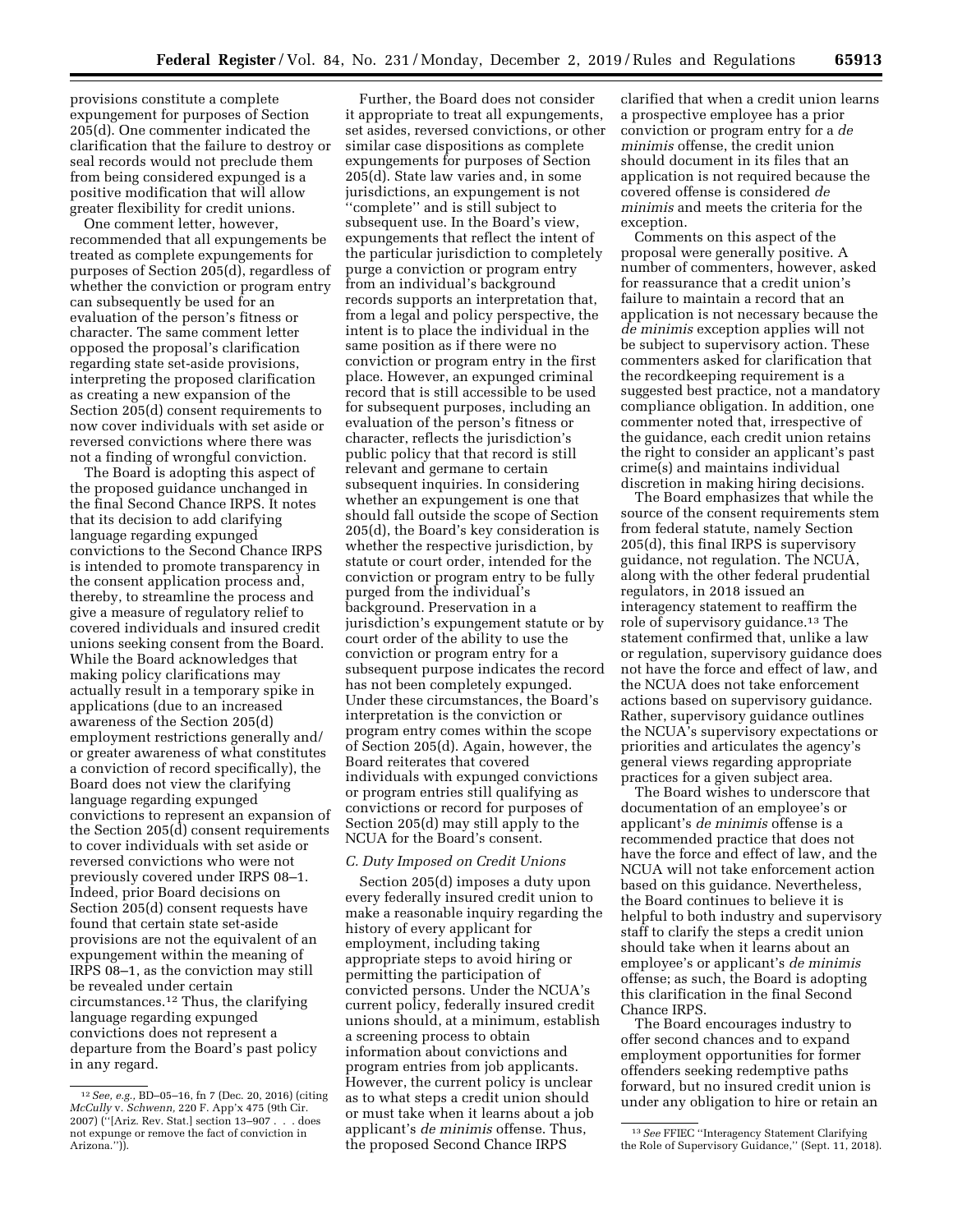employee with a criminal background. Insured credit unions have discretion to establish their own internal employment policies and should make hiring decisions that best suit their own individual needs and risk tolerance.

*Conditional offers.* The proposal provided for extensions of conditional offers of employment to prospective employees requiring the Board's consent under Section 205(d). A credit union may extend a conditional offer of employment contingent on the completion of a satisfactory background check to determine if the applicant is barred by Section 205(d). If a conditional offer is extended, however, the job applicant may not commence work for or be employed by the credit union until the applicant is determined to not be barred under Section 205(d) or receives consent from the Board.

One commenter was skeptical of the practical benefit of this provision, if the credit union does not have a reasonable expectation of the timing of the approval process. Thus, the commenter recommended the Board clarify in the final IRPS the general length of time necessary for the agency to process a consent application. One comment letter urged the Board to instruct credit unions to inquire into an applicant's criminal background only after the conditional offer stage of the hiring process, to safeguard against credit unions unfairly discarding the applications of people with conviction histories. Alternatively, at a minimum, this comment letter urged that the Board clarify credit unions are not required to make criminal record inquiries on an initial job application and may adopt a policy to collect criminal background history only after the conditional offer stage (*i.e.,* credit unions may adopt socalled ''ban the box'' policies).

The Board is mindful that the Section 205(d) consent application process may impose inconveniences and uncertainties to covered individuals and credit unions, as both applicant and employer remain in indeterminate state during the process of seeking consent from the Board. While the industry's desire for certainty as to the timing of the consent application process is understandable, the Board maintains it is impracticable to establish a timetable for action on consent applications because each individual application is fact specific and varies in complexity. However, past applications submitted to the Board have generally been adjudicated within 60 days from receipt, and, in most cases, the processing time was significantly less. The Board remains committed to streamlining the application process and endeavors to

decide on consent applications as quickly as possible. The Board anticipates that its decision to delegate responsibility for reviewing certain applications, discussed in more detail below, will further speed up the application process and reduce burdens on credit unions and applicants.

The Board also reiterates that insured credit unions are responsible for establishing their own internal employment policies and have discretion to make hiring decisions in their best judgment. The proposal's provision for extensions of conditional offers of employment to prospective employees requiring the Board's consent under Section 205(d) was intended to reduce burdens in the hiring and consent application process; accordingly, the Board is adopting this provision in the final Second Chance IRPS. An insured credit union choosing to adopt a policy to extend conditional offers may establish its own procedures to make criminal record inquiries at any stage of its choosing in its hiring process, so long as applicants do not commence work for or be employed by the credit union until the applicant is determined to not be barred under Section 205(d) or receives consent from the Board.

### *D. Procedures for Requesting the Board's Consent Under Section 205(d)*

*Application types.* The proposed Second Chance IRPS did not modify the current procedures for requesting the Board's consent under Section 205(d). However, the proposal added language to clarify the distinction between a credit union-sponsored application filed by the institution on behalf of a covered individual and an individual application filed on a covered person's own behalf. Generally, an application must be filed by an insured credit union on behalf of a person (credit unionsponsored application) unless the Board, for substantial good cause, grants a waiver of that requirement and allows the person to file an application in their own right (individual application). In most cases, a credit union-sponsored application is for a particular person, in a particular job, at a particular credit union. On the other hand, an individual application is typically requesting a blanket waiver for the applicant to be employed or participate in the conduct of the affairs of any insured credit union. The Section 205(d) application form was also revised to more clearly distinguish between the two types of applications and the supporting information required for each.

One comment letter urged the Board to go further than the proposal to

expressly encourage individuals to directly file applications in their own right, rather than requiring that a credit union sponsor the application. This letter noted that while the FDIC's Statement of Policy (SOP) on Section 19 contains similar ''substantial good cause'' language, in practice the FDIC routinely accepts individual applications and the vast majority of applications it processes are not sponsored by a financial institution.

The Board notes that both credit union-sponsored applications and individual applications were permitted under IRPS 08–1 and both options will continue to be available under this final IRPS. While historically consent applications submitted to the NCUA are more typically credit union-sponsored, individuals are not precluded from filing an application in their own right if there is substantial good cause. In the Board's view, highlighting the distinction between individual applications and credit union-sponsored applications in the final Second Chance IRPS may help encourage more individuals to apply for consent without sponsorship by a credit union. The NCUA also intends to publish in the near term an informational brochure to further educate the public about the Section 205(d) process and will highlight the two different application options.

*Regional office for application submission.* Additionally, the proposed IRPS clarified that the appropriate regional office for submission of a credit union-sponsored application is the program office that oversees the credit union (*i.e.,* the program office covering the state where the credit union's home office is located, or the Office of National Examinations and Supervision), and the appropriate regional office for an individual application and waiver of the credit union-sponsored filing requirement is the program office covering the state where the person resides.

One comment letter urged the NCUA to consider creating a central office to accept and review Section 205(d) consent applications and to be a resource to credit unions seeking to verify that covered individuals have received the Board's consent to work. The comment letter further suggested that this centralized office could be delegated the responsibility to only forward applications for Board review that significantly merit additional scrutiny.

Historically, the Board has received less than ten Section 205(d) consent applications on an annual basis. Given this relatively low volume, it is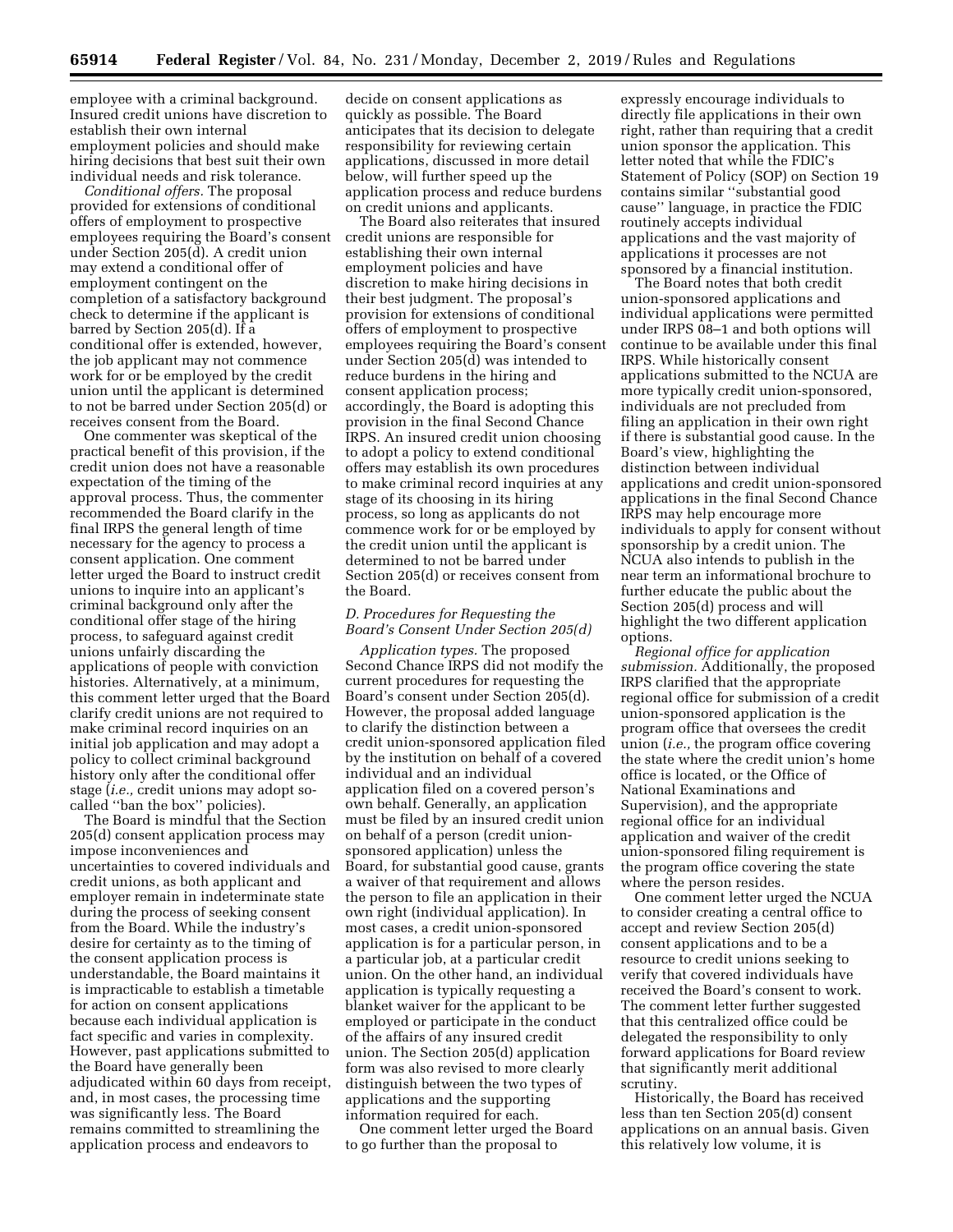unnecessary to establish a centralized office to process consent applications. The Board continues to maintain that the appropriate office for submission of a credit union-sponsored application is the program office that oversees the credit union, and the appropriate office for an individual application and waiver of the credit union-sponsored filing requirement is the program office covering the state where the person resides. Accordingly, the Board adopts these clarifications in the final IRPS.

*Delegation of authority.* The proposal requested public comment on whether delegating responsibility for reviewing certain applications could further streamline the application process and reduce burdens on credit unions and applicants.

One commenter was strongly supportive of delegating authority to regional directors to consider 205(d) consent applications, noting that such delegation will likely ensure a more timely response given the region's greater understanding of any relevant local factors or information that may be pertinent to the decision. The same commenter, however, recommended the Board establish a reasonable timeframe for the region's response so that applications are processed expeditiously. One comment letter agreed that delegating responsibility for reviewing certain applications would help streamline the process, but suggested responsibility should be delegated to a central office specifically created to accept and review Section 205(d) applications. A different commenter was not opposed to delegating the review of certain applications, but expressed concern that delegation to third-party entities could compromise sensitive credit union information. This commenter urged the agency to institute proper data security protocols, and requested additional information on the process of delegation, including efforts the NCUA will take to protect sensitive credit union and individual applicant data.

Upon review and careful consideration of the public comments, the Board has determined that in order to further streamline the application process it will delegate authority to program offices to process, review, and act upon credit union-sponsored consent applications. But the Board will retain authority to decide on individual applications, which tend to be more complex and fact-specific. Individual applications also require the Board's waiver of the institution filing requirement for substantial good cause and, typically, request a blanket waiver for the applicant to be employed or

participate in the conduct of the affairs of any insured credit union. These factors support the Board's retention of its authority to consider individual applications for Section 205(d) consent.

However, in delegating responsibility for reviewing credit union-sponsored applications, the Board wishes to assure stakeholders that the NCUA will make all reasonable efforts to duly secure all sensitive information it receives in connection with any consent application. Toward that end, the NCUA has conducted a Privacy Impact Assessment (PIA) on the Second Chance IRPS. Sensitive personally identifiable information (PII) is encrypted if shared intra-agency and data is stored on secured drives with restricted access. The Board does not anticipate that PII will generally be shared outside the agency, however, the NCUA's Office of Continuity and Security Management may conduct criminal background checks that may require contacting a federal, state, or local agency which maintains civil, criminal or other relevant enforcement information or other pertinent information relevant to the Board's decision on a Section 205(d) consent request.

#### *E. Application Form*

The proposed Second Chance IRPS also revised and updated the application form that is required to be used to submit a Section 205(d) consent request, ''Application to Request Consent Pursuant to Section 205(d),'' to reflect the proposed changes and to conform to current regulatory requirements. The Section 205(d) application form was also modified to more clearly delineate between the two types of applications (credit unionsponsored versus individual) and the supporting documentation required for each.

Stakeholders who commented on this aspect of the proposal were generally supportive of the proposed edits to the Section 205(d) application form. One commenter, however, noted some credit unions have found the current information requested to be lengthy and onerous to both the credit union and the covered individual, particularly in cases where background information is difficult to obtain from old criminal record systems. Another commenter urged the Board to go further in more expressly encouraging covered individuals to submit individual applications.

Upon review of the comments, the Board is adopting the improvements to the Section 205(d) application form in the final Second Chance IRPS. The revised application form will more

clearly delineate between the two application options, which will make it more user friendly and may encourage more applicants to file individual applications for blanket waivers.

While the Board recognizes it may be difficult to obtain older records pertaining to offenses that occurred long ago, it remains incumbent on the applicant to provide pertinent documentation to support the application in order for the NCUA to properly evaluate the merits of the consent request. The purpose of an application is to provide the applicant an opportunity to demonstrate that, notwithstanding the statutory employment restrictions under Section 205(d), the individual is fit to participate in the conduct of the affairs of an insured credit union without posing undue risks to its safety and soundness or impairing public confidence in the insured credit union. The Board maintains that the information requested on the application form is the minimum amount necessary for the agency to gain an understanding of the circumstances surrounding the conviction or program entry and to evaluate all the relevant factors and criteria the NCUA will consider in determining whether to grant consent. Finally, the Board reiterates that the burden remains upon the applicant to establish that the application warrants approval.

#### **IV. Regulatory Procedures**

#### *A. Regulatory Flexibility Act*

The Regulatory Flexibility Act (RFA) generally requires the NCUA to prepare an analysis of any significant economic impact a regulation may have on a substantial number of small entities (those with less than \$100 million in assets).14 This final IRPS will provide regulatory relief by decreasing the number of covered offenses that will require an application to the Board. Accordingly, the NCUA certifies that final IRPS 19–1 will not have a significant economic impact on a substantial number of small credit unions.

#### *B. Paperwork Reduction Act*

The Paperwork Reduction Act of 1995 (PRA), 44 U.S.C. 3501 *et seq.,* requires that the Office of Management and Budget (OMB) approve all collections of information by a federal agency from the public before they can be implemented. Respondents are not required to respond to any collection of information unless it displays a valid OMB control number.

<sup>14</sup> 5 U.S.C. 603(a).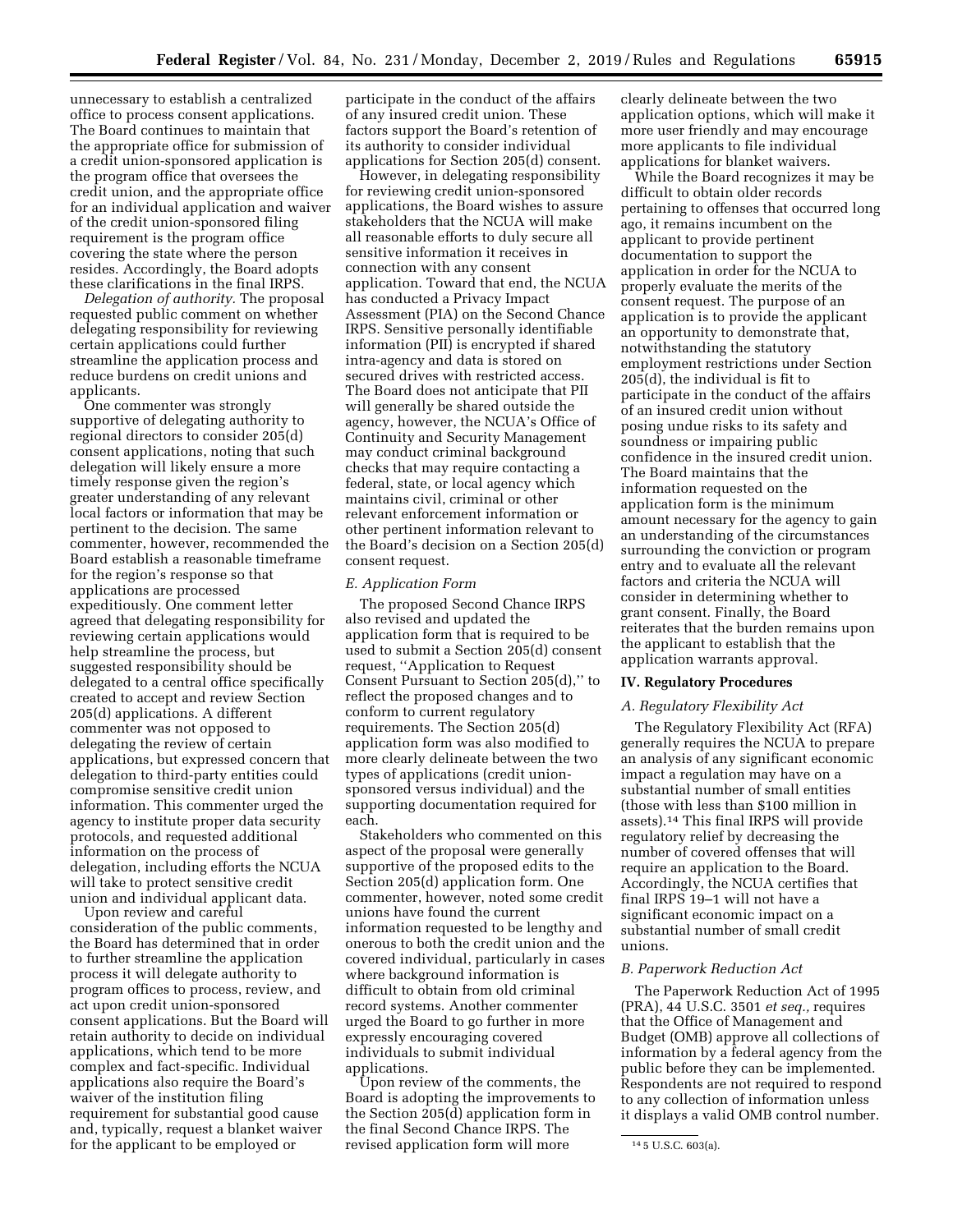In accordance with the PRA, the information collection requirements included in this final IRPS has been submitted to OMB for approval under  $control number 3133 - 0203.$ 

#### *C. Executive Order 13132*

Executive Order 13132 encourages independent regulatory agencies to consider the impact of their actions on state and local interests.15 The NCUA, an independent regulatory agency, as defined in 44 U.S.C. 3502(5), voluntarily complies with the executive order to adhere to fundamental federalism principles. The final IRPS does not have a substantial direct effect on the states, on the relationship between the national government and the states, or on the distribution of power and responsibilities among the various levels of government. As such, the NCUA has determined that this IRPS does not constitute a policy that has federalism implications for purposes of the executive order.

### *D. Assessment of Federal Regulations and Policies on Families*

The NCUA has determined that this final IRPS will not affect family wellbeing within the meaning of Section 654 of the Treasury and General Government Appropriations Act, 1999, Public Law 105–277, 112 Stat. 2681 (1998).

#### *E. Small Business Regulatory Enforcement Fairness Act*

The Small Business Regulatory Enforcement Fairness Act of 1996 (SBREFA) 16 generally provides for congressional review of agency rules. A reporting requirement is triggered in instances where the NCUA issues a final rule as defined by section 551 of the Administrative Procedure Act.17 An agency rule, in addition to being subject to congressional oversight, may also be subject to a delayed effective date if the rule is a ''major rule.'' The NCUA does not believe this final IRPS is a ''major rule'' within the meaning of the relevant sections of SBREFA. As required by SBREFA, the NCUA submitted this final IRPS to OMB for it to determine if the final IRPS is a ''major rule'' for purposes of SBREFA. The OMB determined that the final IRPS is not major. The NCUA also will file appropriate reports with Congress and the Government Accountability Office so this rule may be reviewed.

**Authority:** 12 U.S.C. 1752a, 1756, 1766, 1785.

By the National Credit Union Administration Board, on November 21, 2019.

#### **Gerard Poliquin,**

*Secretary of the Board.* 

**Note:** The following text will not appear in the Code of Federal Regulations.

#### **Interpretive Ruling and Policy Statement 19–1; Exceptions to Employment Restrictions Under Section 205(d) of the Federal Credit Union Act (**''**Second Chance IRPS**''**)**

#### **I. Background**

This Interpretive Ruling and Policy Statement (IRPS) provides requirements, direction, and guidance to federally insured credit unions (insured credit unions) and individuals regarding the prohibition imposed by operation of law by Section 205(d) of the Federal Credit Union Act (FCU Act), 12 U.S.C. 1785(d). Section 205(d)(1) provides that, except with the prior written consent of the National Credit Union Administration Board (Board), a person who has been convicted of any criminal offense involving dishonesty or breach of trust, or has agreed to enter into a pretrial diversion or similar program in connection with a prosecution for such offense may not:

• Become, or continue as, an institution-affiliated party with respect to any insured credit union; or

• Otherwise participate, directly or indirectly, in the conduct of the affairs of any insured credit union.

Section 205(d)(1)(B) further provides that an insured credit union may not allow any person described above to engage in any conduct or to continue any relationship prohibited by Section 205(d). The statute imposes a ten-year ban against the Board granting consent for a person convicted of certain crimes enumerated in Title 18 of the United States Code. In order for the Board to grant consent during the ten-year period, the Board must file a motion with, and obtain the approval of, the sentencing court. Finally, Section 205(d)(3) states that ''whoever knowingly violates'' (d)(1)(A) or  $(d)(1)(B)$  is committing a felony, punishable by up to five years in jail and a fine of up to \$1,000,000 a day.

17 5 U.S.C. 551. 18 73 FR 48399 (Aug. 19, 2008). excluded from Section 205(d) and do This IRPS provides guidance to credit unions and individuals regarding who is subject to the prohibition provision of Section 205(d). The IRPS defines what offenses come within the prohibition provision of Section 205(d) and thus require an application for the Board's consent to participate in the affairs of an insured credit union. The IRPS also identifies certain offenses that will be

not require the Board's consent. In order to assist those who may need the consent of the Board to participate in the affairs of an insured credit union, the IRPS explains the procedures to request such consent, specifies the application form that must be used, clarifies the duty imposed on credit unions by Section 205(d), and identifies the factors the Board will consider in deciding whether to provide such consent. Finally, the IRPS explains how an applicant may appeal a decision by the Board denying an application for its consent. This IRPS supersedes and replaces former IRPS 08–1.18

#### **II. Policies and Procedures Regarding Prohibitions Imposed by Section 205(d)**

*A. Scope of Section 205(d) of the FCU Act* 

#### 1. Persons Covered by Section 205(D)

Section 205(d) of the FCU Act applies to institution-affiliated parties, as defined by Section 206(r) of the FCU Act, 12 U.S.C. 1786(r), and others who are participants in the conduct of the affairs of a federally insured credit union. This IRPS applies only to insured credit unions, their institutionaffiliated parties, and those participating in the affairs of an insured credit union. *Institution-affiliated parties.* 

Institution-affiliated parties include any committee member, director, officer, or employee of, or agent for, and insured credit union; any consultant, joint venture partner, and any other person as determined by the Board (by regulation or on a case-by-case basis) who participates in the conduct of the affairs of an insured credit union; or any independent contractor (including any attorney, appraiser, or accountant). Therefore, all officials, committee members and employees of an insured credit union fall within the scope of Section 205(d) of the FCU Act. Additionally, anyone the NCUA determines to be a *de facto* employee, applying generally applicable standards of employment law, will also be subject to Section 205(d). Typically, an independent contractor does not have a relationship with the insured credit union other than the activity for which the insured credit union has contracted. As a general rule, an independent contractor who influences or controls the management or affairs of an insured credit union, is covered by Section 205(d). In addition, a ''person'' for purposes of Section 205(d) means an individual, and does not include a corporation, firm or other business entity.

<sup>15</sup> 64 FR 43255 (Aug. 4, 1999).

<sup>&</sup>lt;sup>16</sup> Public Law 104–121.<br><sup>17</sup> 5 U.S.C. 551.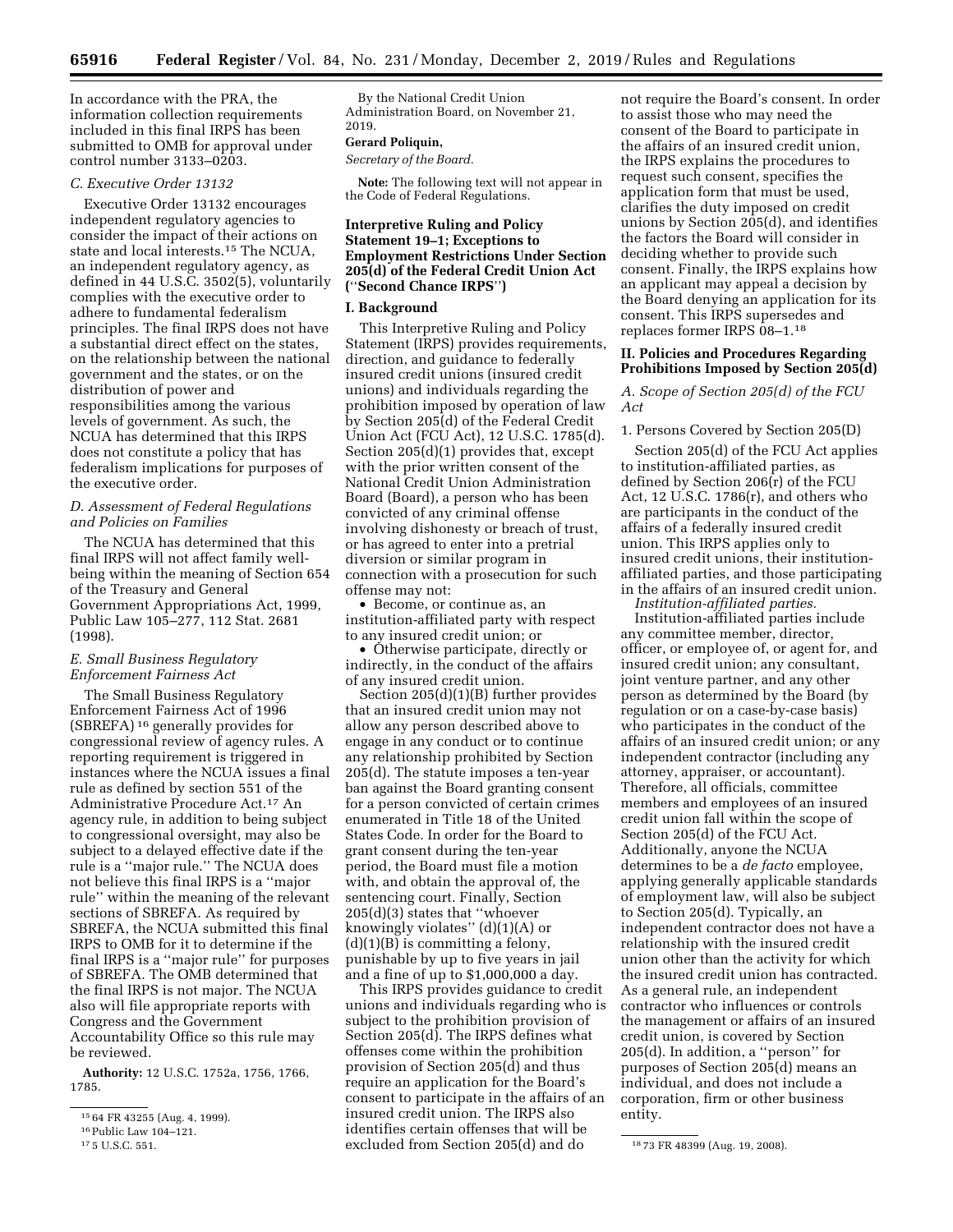#### *Participants in the affairs of an insured credit union.*

A person who does not meet the definition of institution-affiliated party is nevertheless prohibited by Section 205(d) if he or she is considered to be participating, directly or indirectly, in the conduct of the affairs of an insured credit union. Whether persons who are not institution-affiliated parties are covered depends upon their degree of influence or control over the management or affairs of an insured institution. Those who exercise major policymaking functions of an insured institution are deemed participants in the affairs of that institution and covered by Section 205(d). Participants in the affairs of a credit union is a term of art and is not capable of more precise definition. The NCUA does not define what constitutes participation in the conduct of the affairs of an insured credit union but will analyze each individual's conduct on a case-by-case basis and make a determination. Agency and court decisions will provide the guide as to what standards will be applied. As a general proposition, however, participation will depend upon the degree of influence or control over the management or affairs of the insured credit union. Those who exercise major policymaking functions at an insured credit union fall within this category.

#### 2. Offenses Covered by Section 205(D)

Except as indicated in subsection 3, below, an application requesting the consent of the Board under Section 205(d) is required where any adult, or minor treated as an adult, has received a conviction by a court of competent jurisdiction for any criminal offense involving dishonesty or breach of trust (a covered offense), or where such person has entered a pretrial diversion or similar program regarding a covered offense. Before an application is considered by the Board, all of the sentencing requirements associated with a conviction or conditions imposed by the pretrial diversion or similar program, including but not limited to, imprisonment, fines, condition of rehabilitation, and probation requirements, must be completed, and the case must be considered final by the procedures of the applicable jurisdiction. The following definitions apply:

*Conviction.* There must be a conviction of record. Section 205(d) does not apply to arrests, pending cases not brought to trial, acquittals, or any conviction which has been reversed on appeal. A conviction with regard to which an appeal is pending will require

an application until or unless reversed. A conviction for which a pardon has been granted will require an application.

*Pretrial diversion or similar program.*  A pretrial diversion program, whether formal or informal, is characterized by a suspension or eventual dismissal of charges or criminal prosecution upon agreement by the accused to treatment, rehabilitation, restitution, or other noncriminal or non-punitive alternatives. Whether a program constitutes a pretrial diversion is determined by relevant federal, state or local law, and, if not so designated under applicable law then the determination ow whether it is a pretrial diversion or similar program will be made by the Board on a case-bycase basis.

*Dishonesty or breach of trust.* The conviction or entry into a pretrial diversion program must have been for a criminal offense involving dishonesty or breach of trust.

'Dishonesty'' means directly or indirectly to cheat or defraud; to cheat or defraud for monetary gain or its equivalent; or wrongfully to take property belonging to another in violation of any criminal statute. Dishonesty includes acts involving want of integrity, lack of probity, or a disposition to distort, cheat, or act deceitfully or fraudulently, and may include crimes which federal, state or local laws define as dishonest.

''Breach of trust'' means a wrongful act, use, misappropriation or omission with respect to any property or fund which has been committed to a person in a fiduciary or official capacity, or the misuse of one's official or fiduciary position to engage in a wrongful act, use, misappropriation or omission.

Whether a crime involves dishonesty or breach of trust will be determined from the statutory elements of the crime itself. All convictions or pretrial diversion program entries for offenses concerning the illegal manufacture, sale, distribution of or trafficking in controlled substances require an application for the Board's consent under Section 205(d) unless they fall within the provisions for the *de minimis*  offenses set out below.

#### 3. Offenses Not Covered by Section 205(D)

#### *De minimis offenses.*

*In general.* Approval is automatically granted and an application for the Board's consent under Section 205(d) will not be required where the covered offense is considered *de minimis,*  because it meets all of the following criteria:

• There is only one conviction or entry into a pretrial diversion program of record for a covered offense;

• The offense was punishable by imprisonment for a term of one year or less and/or a fine of \$2,500 or less, and the individual served three (3) days or less of jail time. The Board considers jail time to include any significant restraint on an individual's freedom of movement which includes, as part of the restriction, confinement to a specific facility or building on a continuous basis where the person may leave temporarily only to perform specific functions or during specified time periods or both. However, this definition is not intended to include those on probation or parole who may be restricted to a particular jurisdiction, or who must report occasionally to an individual or to a specified location;

• The conviction or pretrial diversion program was entered at least five years prior to the date an application would otherwise be required;

• The offense did not involve a depository institution or credit union; and

• The Board or any other federal financial institution regulatory agency has not previously denied consent under Section 205(d) of the FCU Act or Section 19 of the FDIA, respectively, for the same conviction or participation in a pretrial diversion program.

*Additional applications of the de minimis offenses exception to filing.* 

*Age at time of covered offense.* If the actions that resulted in a covered conviction or pretrial diversion program entry of record all occur when the individual was 21 years of age or younger, then the subsequent conviction or program entry, that otherwise meets the general *de minimis* criteria above will be considered *de minimis* if the conviction or program entry was entered at least 30 months prior to the date an application would otherwise be required and all sentencing or program requirements have been met.

*Convictions or program entries for insufficient funds checks.* Convictions or pretrial diversion program entries of record based on the writing of ''bad'' or insufficient funds check(s) will be considered a *de minimis* offense and will not be considered as having involved a depository institution or credit union if the all of the following applies:

• Other than for ''bad'' or insufficient funds check(s), there is no other conviction or pretrial diversion program entry subject to Section 205(d) and the aggregate total face value of all ''bad'' or insufficient funds check(s) cited across all the conviction(s) or program entry or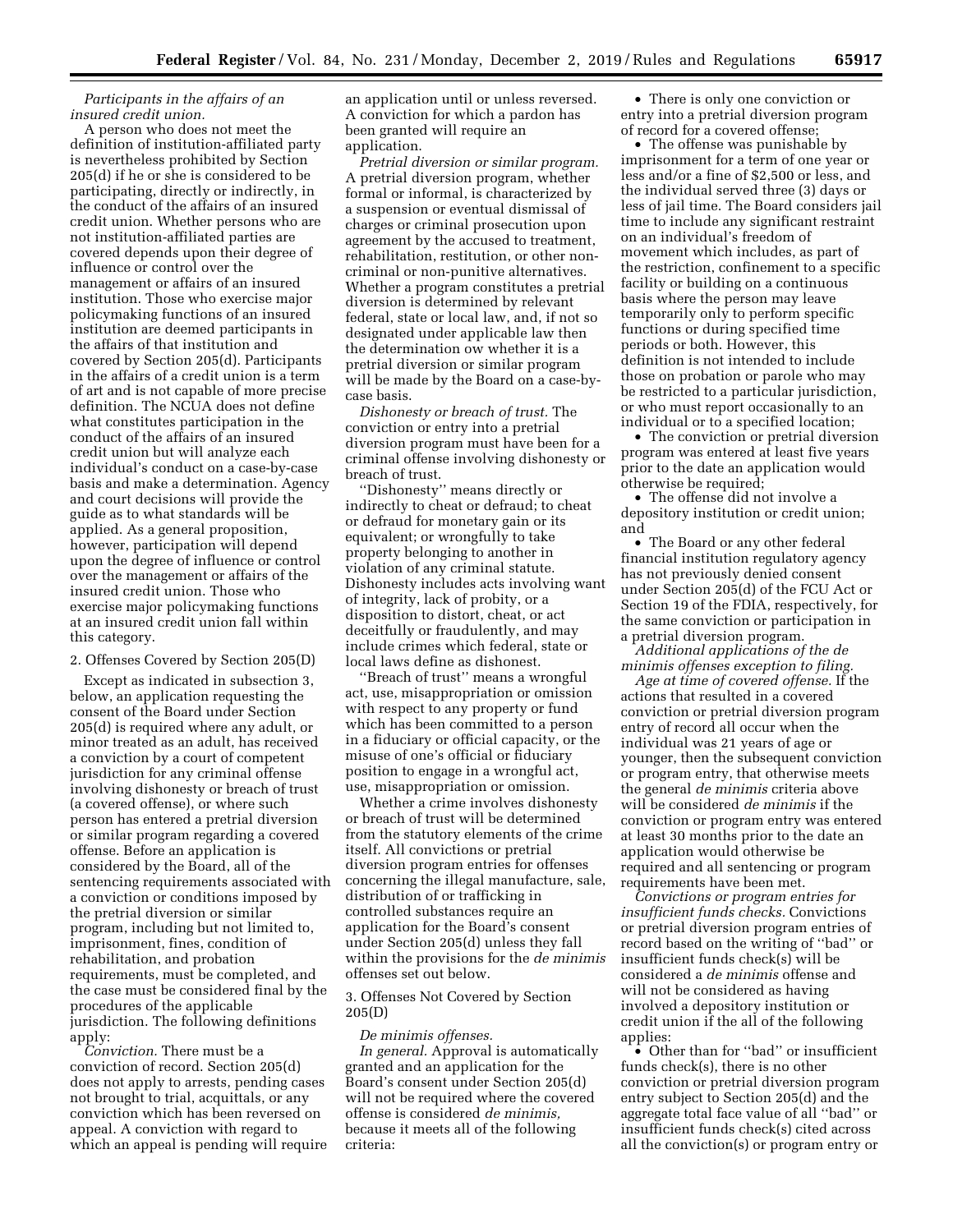entries for bad or insufficient checks is \$1,000 or less and;

• No depository institution or credit union was a payee on any of the ''bad'' or insufficient funds checks that were the basis of the conviction(s) or program entry or entries.

*Convictions or program entries for small-dollar, simple theft.* A conviction or pretrial diversion program entry based on a simple theft of goods, services and/or currency (or other monetary instrument) where the aggregate value of the currency, goods, and/or services taken was \$500 or less at the time of conviction or program entry, where the person has no other conviction or program entry described in Section 205(d), and where it has been five years since the conviction or program entry (or 30 months in the case of a person 21 years or younger at the time of the conviction or program entry) and which does not involve a depository institution or credit union is considered *de minimis*. Simple theft excludes burglary, forgery, robbery, identity theft, and fraud.

*Convictions or program entries for the use of a fake, false, or altered identification card.* The use of a fake, false, or altered identification card used by a person under the legal age for the purpose of obtaining or purchasing alcohol, or used for the purpose of entering a premises where alcohol is served but for which age appropriate identification is required, provided that there is no other conviction or pretrial diversion program entry for the covered offense, will be considered *de minimis*.

*Convictions or program entries for simple misdemeanor drug possession.* A conviction or pretrial diversion program entry based on simple drug possession or illegal possession of a controlled substance where the offense was classified as a misdemeanor at the time of conviction or program entry, where the person has no other conviction or program entry described in Section 205(d), and where it has been five years since the conviction or program entry (or 30 months in the case of a person 21 years or younger at the time of the conviction or program entry) and which does not involve the illegal distribution (including an intent to distribute), sale, trafficking, or manufacture of a controlled substance or other related offense is considered *de minimis*. Simple possession excludes intent to distribute, illegal distribution, illegal sale or trafficking of a controlled substance, or illegal manufacture of a controlled substance.

Any person who meets all of the foregoing *de minimis* criteria must be covered by a fidelity bond to the same

extent as other employees in similar positions. An insured credit union may not allow any person to participate in its affairs, even if that person has a conviction for what would constitute a *de minimis* covered offense, if the person cannot obtain required fidelity bond coverage.

Any person who meets all the foregoing criteria for a *de minimis*  offense must disclose the presence of the conviction or pretrial diversion program entry to all insured credit unions or other insured institutions in the affairs of which he or she intends to participate.

Further, no conviction or pretrial diversion program entry for a violation of the Title 18 sections set out in 12 U.S.C. 1785(d)(2) can qualify under any of the *de minimis* exceptions to filing set out above.

*Youthful offender adjudgments.* An adjudgment by a court against a person as a ''youthful offender'' under any youth offender law, or any adjudgment as a ''juvenile delinquent'' by any court having jurisdiction over minors as defined by state law does not require an application for the Board's consent. Such adjudications are not considered convictions for criminal offenses. Such adjudications do no constitute a matter covered under Section 205(d) and is not an offense or program entry for determining the applicability of the *de minimis* offenses exception to the filing of an application.

*Expunged convictions.* A conviction that has been completely expunged is not considered a conviction of record and will not require an application for the Board's consent under Section 205(d). If an order of expungement has been issued in regard to a conviction or pretrial diversion program entry and is intended by the language in the order itself, or in the legislative provisions under which the order was issued, to be a complete expungement, then the jurisdiction, either in the order or the underlying legislative provisions, cannot allow the conviction or program entry to be used for any subsequent purpose including, but not limited to, an evaluation of a person's fitness or character. The failure to destroy or seal the records will not prevent the expungement from being considered complete for the purposes of Section 205(d) in such a case. Expungements of pretrial diversion or similar program entries will be treated the same as those for convictions. Convictions that are set aside or reversed after the applicant has competed sentencing will be treated consistent with pretrial diversions or similar programs unless the court records reflect that the underlying

conviction was set aside based on a finding on the merits that such conviction was wrongful.

#### *B. Duty Imposed on Credit Unions*

Insured credit unions are responsible for establishing their own internal employment policies and have discretion to make hiring decisions, consistent with applicable law, that best suit their own individual needs and risk tolerance. However, Section 205(d) imposes a duty upon every insured credit union to make a reasonable inquiry regarding the history of every applicant for employment. The NCUA maintains that inquiry should consist of taking steps appropriate under the circumstances, consistent with applicable law, to avoid hiring or permitting participation in its affairs by a person who has a conviction or entry into a pretrial diversion program for a covered offense. At a minimum, each insured credit union should establish a screening process which provides the insured credit union with information concerning any convictions or pretrial diversion programs pertaining to a job applicant. This includes, for example, the completion of a written employment application which requires a listing of all convictions and pretrial diversion program entries.19 When the credit union learns that a prospective employee has a prior conviction or entered into a pretrial diversion program for a covered offense, the credit union should document in its files that an application is not required because the covered offense is considered *de minimis* and meets all of the criteria for the exception, or submit an application requesting the Board's consent under Section 205(d) prior to hiring the person or otherwise permitting him or her to participate in its affairs. In the alternative, for the purposes of Section 205(d), a credit union may extend a conditional offer of employment contingent on the completion of a background check satisfactory to the credit union and to determine if the applicant is barred by Section 205(d). In such a case, the job applicant may not commence work for or be employed by the credit union until such time that the applicant is determined to not be barred under Section 205(d).

If an insured credit union discovers that an employee, official, or anyone

<sup>19</sup>Consistent with applicable law, an insured credit union may establish its own procedures to make conviction history inquiries at any stage of its choosing in its hiring process, so long as applicants do not commence work for or be employed by the credit union until the applicant is determined to not be barred under Section 205(d) or receives consent from the Board.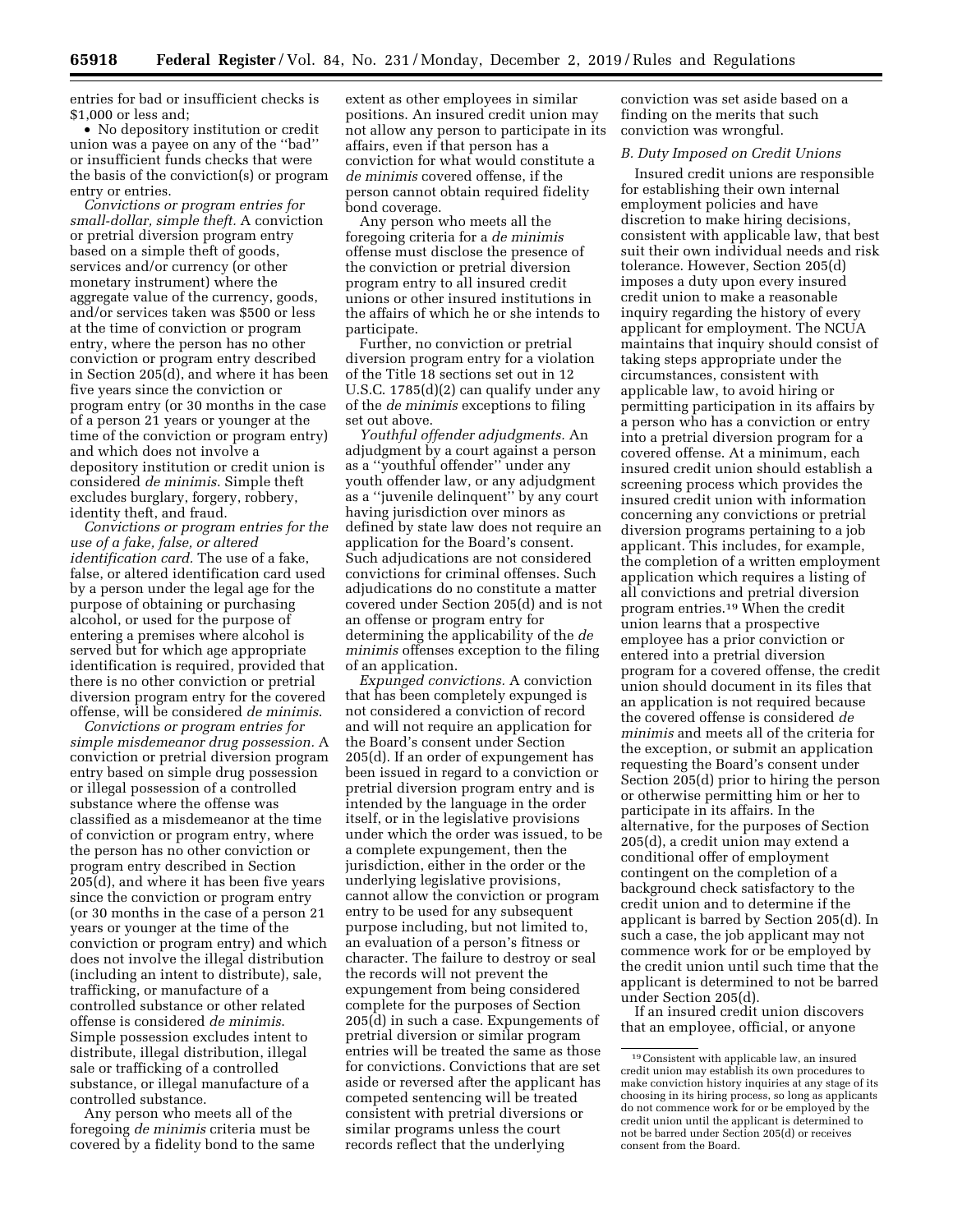else who is an institution-affiliated party or who participates, directly or indirectly, in its affairs, is in violation of Section 205(d), the credit union must immediately place that person on a temporary leave of absence from the credit union and file an application seeking the Board's consent under Section 205(d). The person must remain on such temporary leave of absence until such time as the Board has acted on the application. When the NCUA learns that an institution-affiliated party or a person participating in the affairs of an insured credit union should have received the Board's consent under Section 205(d) but did not, the NCUA will look at the circumstances of each situation to determine whether the inquiry made by the credit union was reasonable under the circumstances.

#### *C. Procedures for Requesting the NCUA Board's Consent Under Section 205(d)*

Section 205(d) of the FCU Act serves, by operation of law, as a statutory bar to participation in the affairs of an insured credit union, absent the written consent of the Board. When an application for the Board's consent under Section 205(d) is required, the insured credit union must file a written application using the attached form with the appropriate NCUA regional office. The purpose of an application is to provide the applicant an opportunity to demonstrate that, notwithstanding the bar, the person is fit to participate in the conduct of the affairs of an insured credit union without posing a risk to its safety and soundness or impairing public confidence in that institution. Such an application should thoroughly explain the circumstances surrounding the conviction or pretrial diversion program. The applicant may also address the relevant factors and criteria the Board will consider in determining whether to grant consent, specified below. The burden is upon the applicant to establish that the application warrants approval.

The application must be filed by an insured credit union on behalf of a person (credit union-sponsored application) unless the Board grants a waiver of that requirement and allows the person to file an application in their own right (individual application). Such waivers will be considered on a case-bycase basis where substantial good cause for granting a waiver is shown. The appropriate regional office for a credit union-sponsored application is the program office that oversees the credit union (*i.e.,* the program office covering the state where the credit union's home office is located, or the Office of National Examinations and

Supervision). The appropriate regional office for an individual filing for waiver of the credit union-sponsored filing requirement is the program office covering the state where the person resides.

When an application is not required because the covered offense is considered *de minimis,* the credit union should document in its files and be prepared to demonstrate that the covered offense meets the *de minimis*  criteria enumerated above.

#### *D. Evaluation of Section 205(d) Applications*

The essential criteria in assessing an application for consent under Section 205(d) are whether the person has demonstrated his or her fitness to participate in the conduct of the affairs of an insured credit union, and whether the employment, affiliation, or participation by the person in the conduct of the affairs of the insured credit union may constitute a threat to the safety and soundness of the institution or the interests of its members or threaten to impair public confidence in the insured credit union.

In evaluating an application, the Board will consider:

1. The conviction or pretrial diversion program entry and the specific nature and circumstances of the covered offense;

2. Evidence of rehabilitation, including the person's reputation since the conviction or pretrial diversion program entry, the person's age at the time of conviction or program entry, and the time which has elapsed since the conviction or program entry;

3. Whether participation, directly or indirectly, by the person in any manner in the conduct of the affairs of the insured credit union constitutes a threat to the safety or soundness of the insured credit union or the interest of its members, or threatens to impair public confidence in the insured credit union;

4. The position to be held or the level of participation by the person at the insured credit union;

5. The amount of influence and control the person will be able to exercise over the management or affairs of the insured credit union;

6. The ability of management of the insured credit union to supervise and control the person's activities;

7. The applicability of the insured institution's fidelity bond coverage to the person;

8. For state-chartered, federally insured credit unions, the opinion or position of the state regulator; and

9. Any additional factors in the specific case that appear relevant.

The foregoing criteria will also be applied by the Board to determine whether the interests of justice are served in seeking an exception in the appropriate court when an application is made to terminate the ten-year ban for certain enumerated offenses in violation of Title 18 of the United States Code prior to its expiration date. The NCUA believes such requests will be extremely rare and will be made only upon a showing of compelling reasons.

Some applications can be approved without an extensive review because the person will not be in a position to present any substantial risk to the safety and soundness of the insured credit union. Persons who will occupy clerical, maintenance, service or purely administrative positions generally fall into this category. A more detailed analysis will be performed in the case of persons who will be in a position to influence or control the management or affairs of the insured credit union. Approval by the Board will be subject to the condition that the person shall be covered by a fidelity bond to the same extent as others in similar positions.

In cases in which the Board has granted a waiver of the credit unionsponsored filing requirement to allow a person to file an application in their own right, approval of the application will be conditioned upon that person disclosing the presence of the conviction(s) or program entry or entries to all insured credit unions or insured depository institutions in the affairs of which he or she wishes to participate. When deemed appropriate, credit union-sponsored applications are to allow the person to work in a specific job at a specific credit union and may also be subject to the condition that the prior consent of the Board will be required for any proposed significant changes in the person's duties and/or responsibilities. Such proposed changes may, in the discretion of the appropriate Regional Director, require a new application for the Board's consent. When approval has been granted for a person to participate in the affairs of a particular insured credit union and subsequently that person seeks to participate in the affairs of another insured credit union, approval does not automatically follow. In such cases, another application must be submitted. Moreover, any person who has received consent from the Board under Section 205(d) and subsequently wishes to become an institution-affiliated party or participate in the affairs of an FDICinsured institution, he or she must obtain the prior approval of the FDIC pursuant to Section 19 of the FDIA.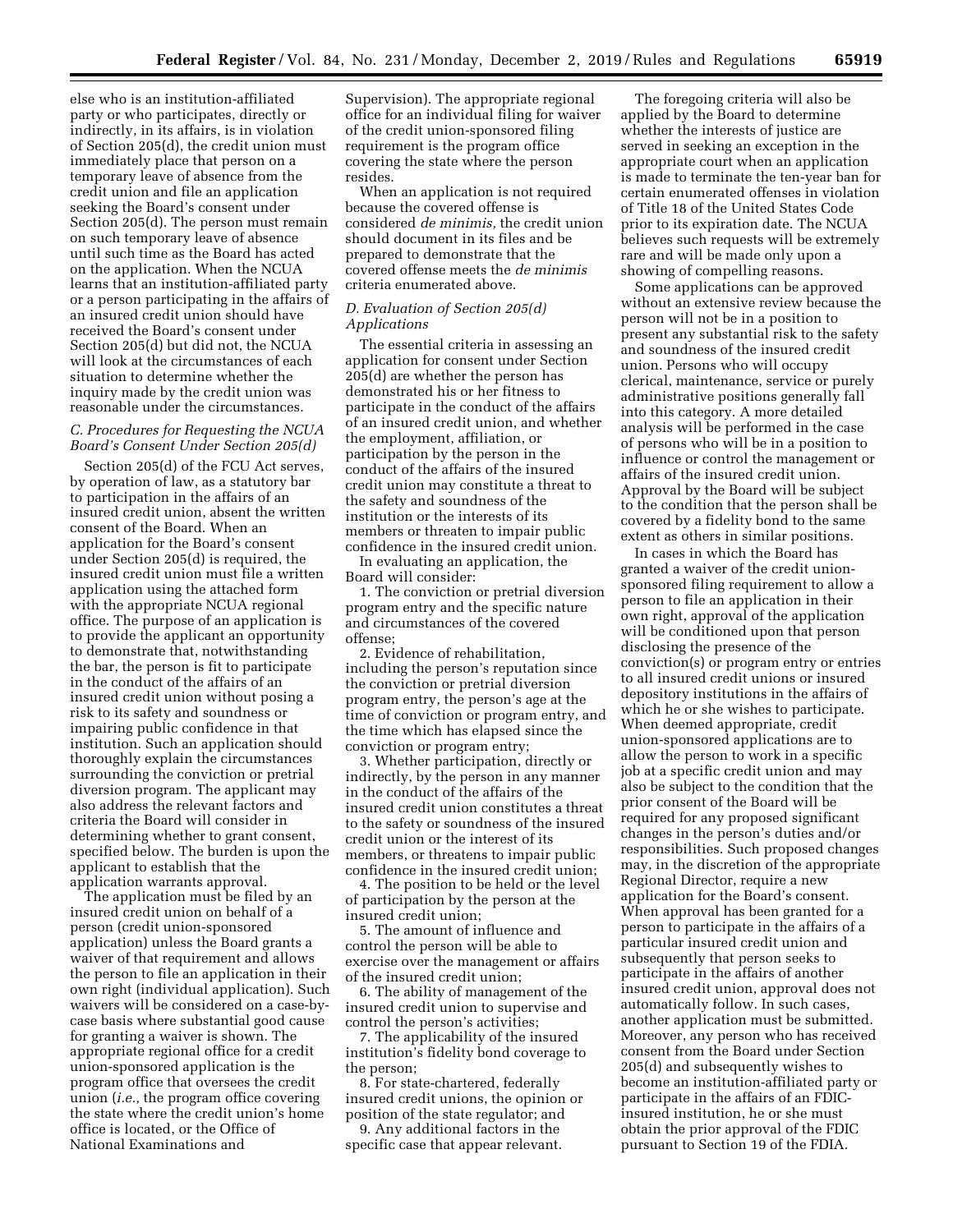*E. Right To Request a Hearing Following the Denial of an Application Under Section 205(d)* 

If a consent application is denied under Section 205(d), the insured credit union (or, in the case where a goodcause waiver has been granted, the individual that submitted the application) may request a hearing by submitting a written request within 30 days following the date of notification of

the denial. The Board will apply the process contained in regulations governing prohibitions based on felony convictions, found at 12 CFR part 747, to any request for a hearing. **BILLING CODE 7535–01–P** 

OMB No. 3133-0203

# NATIONAL CREDIT UNION ADMINISTRATION

# APPLICATION TO REQUEST CONSENT PURSUANT TO SECTION 205(d)

The estimated average public reporting burden associated with this information collection is 3 hours per response. Comments concerning the accuracy of this burden estimate and or any other aspect of this information collection, including suggestions for reducing this burden should be address to the National Credit Union Administration, ATTN: NCUA PRA Clearance Officer, 1775 Duke Street, Alexandria, Virginia 22314. An agency may not conduct or sponsor, and a person is not required to respond to, an information collection unless it displays a valid OMB control number.

Section 205(d)(1) of the Federal Credit Union Act, 12 U.S.C.  $\S1785(d)(1)$ , provides that, except with the prior written consent of the National Credit Union Administration Board (Board), a person who has been convicted of any criminal offense involving dishonesty or breach of trust, or has agreed to enter into a pretrial diversion or similar program in connection with a prosecution for such offense may not become, or continue as an institution-affiliated party with respect to any insured credit union; or otherwise participate, directly or indirectly, in the conduct of the affairs of any insured credit union.

Section  $205(d)(1)(B)$  further provides that an insured credit union may not allow any person described above to engage in any conduct or to continue any relationship prohibited by Section 205(d). Section  $205(d)(3)$  states that "whoever knowingly violates" (d)(1)(A) or (d)(1)(B) is committing a felony, punishable by up to five years in jail and a fine of up to \$1,000,000 a day. The statute also prescribes a minimum ten-year prohibition period for certain offenses.

The Board issued Interpretive Ruling and Policy Statement (IRPS) 19-1, entitled *Exceptions to* Employment Restrictions under Section 205(d) of the Federal Credit Union Act ("Second Chance *IRPS"*), to assist credit unions and individuals in requesting the Board's consent pursuant to Section 205(d). IPRS 19-1 is available on the NCUA's website at https://www.ncua.gov/regulationsupervision/rules-regulations/interpretive-rulings-policy-statements, by contacting the Office of General Counsel at 703-518-6540 or OGCmail@ncua.gov or from any NCUA Regional Office.

All requests for the Board's consent pursuant to Section 205(d) should be submitted using the attached form. Please consult IRPS 19-1 prior to completing the attached application, as not all criminal convictions require an application to be submitted. IRPS 19-1 also lists the factors the Board will consider when evaluating any application for consent.

Any questions regarding the process to request the Board's consent pursuant to Section 205(d), including whether an application is required, may be directed to the Office of General Counsel at 703-518-6540 or OGCmail@ncua.gov.

Completed application should be sent to the appropriate NCUA Regional Office or other program office.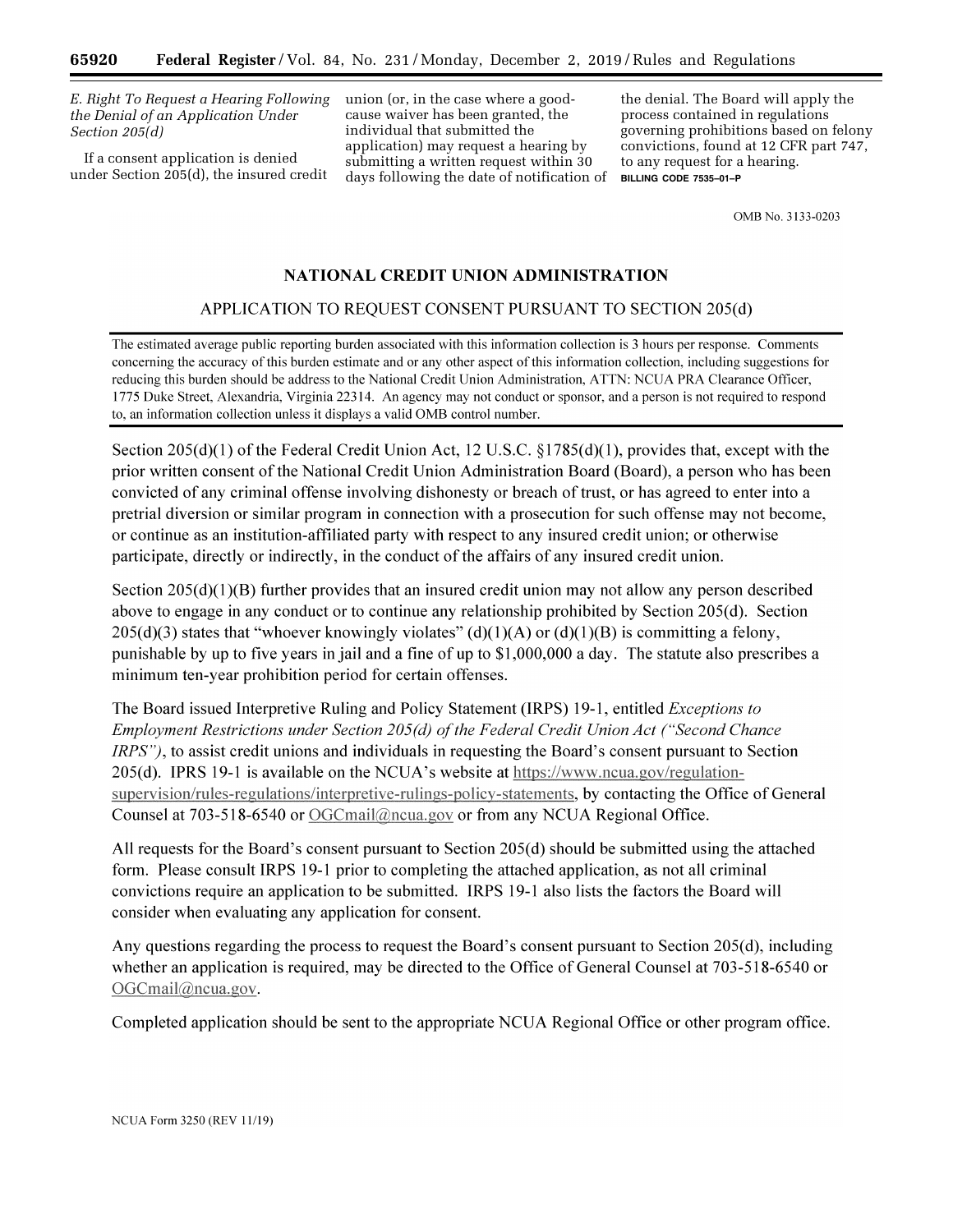OMB No. 3133-0203

# NATIONAL CREDIT UNION ADMINISTRATION APPLICATION TO REQUEST CONSENT PURSUANT TO SECTION 205(d)

#### **SECTION A - APPLICANT INFORMATION**

1. Applicant:  $\Box$  Credit union-sponsored  $\Box$  Individual

Generally, an application must be filed by an insured credit union on behalf of a person. If the applicant is an individual, please explain why there is substantial good cause for the NCUA Board to grant a waiver of the institution filing requirement.

2. Applicant Name:

3. Date of Application:

4. Address of Applicant (Street, City, County, State, and Zip Code):

I/We have, in connection with preparing this Application, read Section 205(d)(1) & (3) of the Federal Credit Union Act, 12 U.S.C. §1785(d)(1) & (3), which governs requests by insured credit unions for the consent of the National Credit Union Administration Board for a person who has been convicted of a crime involving dishonesty or breach of trust, or who has agreed to enter into a pretrial diversion or similar program in connection with a prosecution for such offense, to become or continue as an institution-affiliated party, or otherwise participate, directly or indirectly, in the conduct of the affairs of an insured credit union.

In support of this Application, the following statements, representations and information are submitted for the purpose of inducing the National Credit Union Administration Board to grant its written consent to the person identified below (the prohibited person), who has been convicted of a crime involving dishonesty or breach of trust or has agreed to enter into a pretrial diversion or similar program in connection with a prosecution for such offense, to become or continue as an institution-affiliated party, or otherwise participate, directly or indirectly, in the conduct of the affairs of this credit union. NOTE: the Biographical Information Concerning the Prohibited Person (Section B) and Information Relative to the Prohibited Person's Convictions (Section C) should be completed by the prohibited person.

# **SECTION B-BIOGRAPHICAL INFORMATION CONCERNING THE PROHIBITED PERSON**

1. Name of Prohibited Person:

2. Address of Prohibited Person (Street, City, County, State, and Zip Code):

3. Date of Birth (Month, Day, Year):

4. Place of Birth (City, State, and Country):

5. Social Security Number (See Privacy Act Statement on page 4):

6. Name and Address of Present of Most Recent Employer (Street, City, County, State, and Zip Code):

NCUA Form 3250 (Rev. 11/19)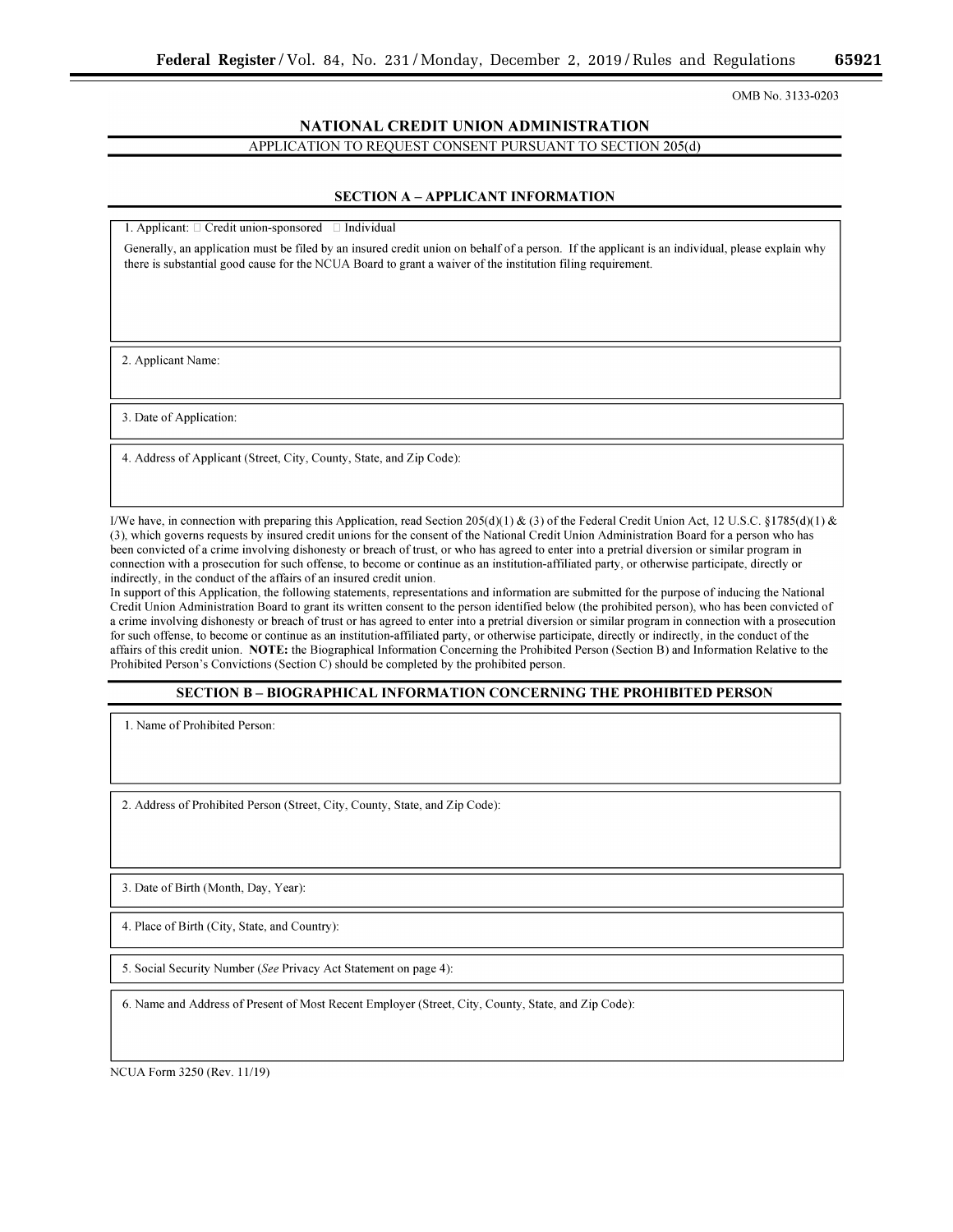NCUA Form 3250 (REV 11/19)

# **SECTION C - INFORMATION RELATIVE TO THE PROHIBITED PERSON'S CONVICTIONS**

1. Description or Nature of Crime:

a. Date of Conviction:

b. Name and Address of Court:

c. Disposition of the Charges:

NOTE: Additional conviction(s) or program entry or entries for a crime involving dishonesty or breach of trust discovered subsequent to approval of this Application will require the submission of another application.

2. Briefly describe the nature of the offense and the circumstances surrounding it. Include age of the prohibited person at the time of conviction, date of the offense, and any mitigating circumstances (parole, suspension of sentence, pardon, etc.). Attach additional pages if necessary.

3. Briefly describe the extent of rehabilitation the prohibited person completed (attach supporting documents, if any).

4. Attach documentation of the Indictment, Information, or Complaint and Final Decree of Judgment, if available (Normally these can be obtained from the clerk of court of the relevant jurisdiction. If not provided, explain reasons for unavailability).

5. List any other pertinent facts relative to the crime which are not disclosed in the indictment or other court documents. Attach additional pages if necessary.

NCUA Form 3250 (Rev. 11/19)